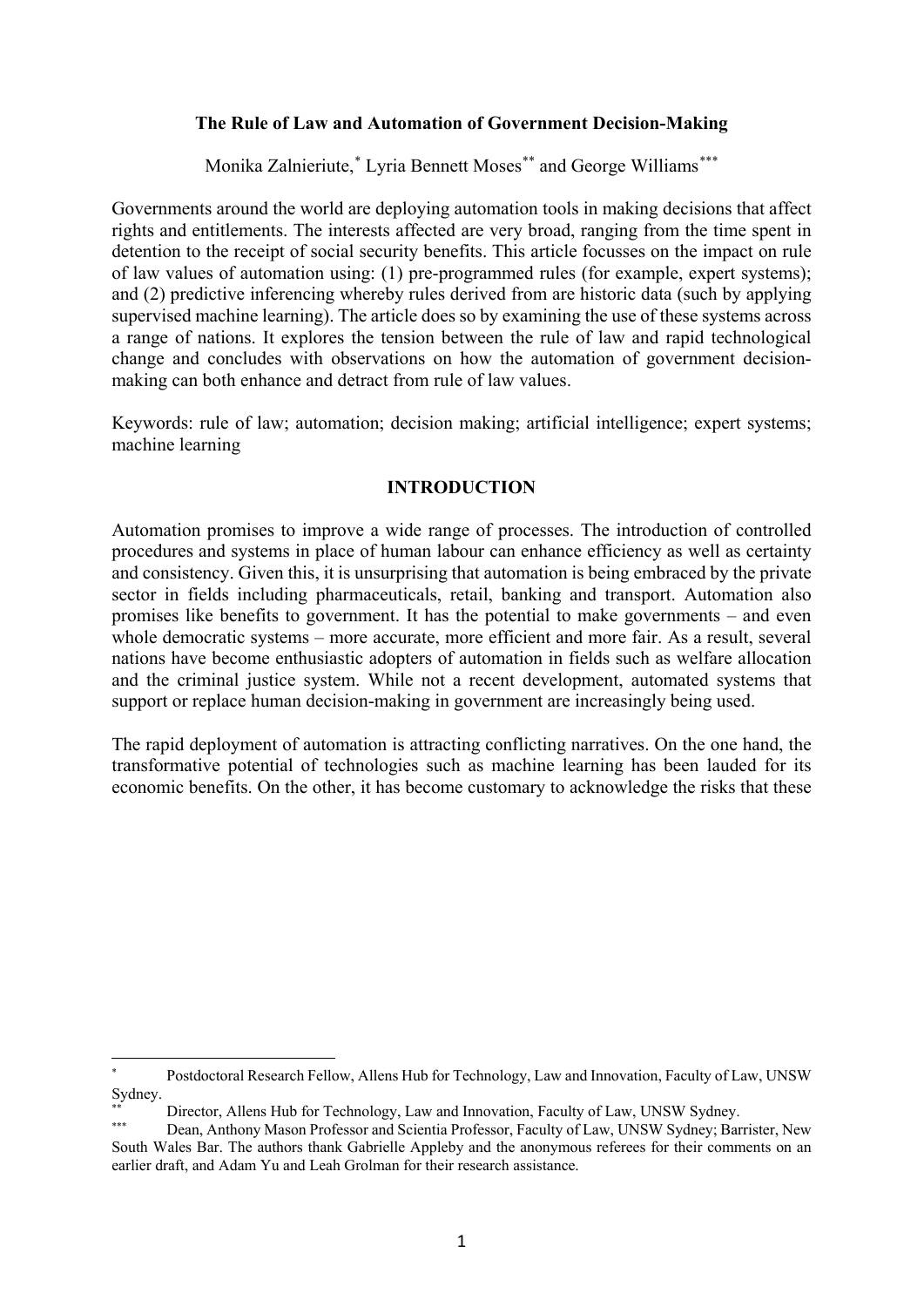pose to rights such as privacy<sup>[1](#page-1-0)</sup> and equality.<sup>[2](#page-1-1)</sup> The question of how automation interacts with foundational legal concepts and norms is also attracting attention among theorists working at the intersection of legal theory, technology and philosophy. [3](#page-1-2) These scholars examine possibilities such as the potential of automation and artificial intelligence to displace traditional legal concerns with prediction,<sup>[4](#page-1-3)</sup> and indeed to challenge the normative structure underlying our understanding of law.<sup>[5](#page-1-4)</sup> Others have interrogated the relationship between legal values and datadriven regulation.[6](#page-1-5) Another area of focus is 'artificial legal intelligence' and its potential for

<span id="page-1-6"></span><span id="page-1-0"></span> <sup>1</sup> For automation, data protection and privacy, see, e.g, A. Roig, 'Safeguards for the Right Not to be Subject to a Decision Based Solely on Automated Processing (Article 22 GDPR)' (2017) 8(3) *European Journal of Law and Technology* 1; S. Wachter, B. Mittelstadt and L. Floridi, 'Why a Right to Explanation of Automated Decision-Making does not Exist in the General Data Protection Regulation' (2017) 7 *International Data Privacy Law* 76; S. Wachter, B. Mittelstadt and C. Russell, 'Counterfactual Explanations without Opening the Black Box: Automated Decisions and the GDPR' (2017) 31 *Harvard Journal of Law & Technology* 841; I. Mendoza and L.A. Bygrave, 'The Right Not to Be Subject to Automated Decisions Based on Profiling' in T. Synodinou et al (eds), *EU Internet Law: Regulation and Enforcement* (Cham: Springer: 2017); G. Malgieri and G. Comandé, 'Why a Right to Legibility of Automated Decision-Making Exists in the General Data Protection Regulation' (2017) 7 *International Data Privacy Law* 243; B. Goodman and S. Flaxman, 'European Union Regulations on Algorithmic Decision-Making and a "Right to Explanation"' (2017) 38(3) *AI Magazine* 50. See also UN Office of the High Commissioner for Human Rights (OHCHR), *A Human Rights-Based Approach to Data: Leaving No One Behind in the 2030 Development Agenda* (2016); United Nations Development Group, *Big Data for Achievement of the 2030 Agenda: Data Privacy, Ethics and Protection – Guidance Note* (2017) at https://undg.org/document/data-privacy-ethics-and-protection-guidance-note-on-big-data-for-achievement-ofthe-2030-agenda/ (last accessed 27 November 2018).

<span id="page-1-1"></span><sup>2</sup> For automation and equality, see eg, S. Barocas and A. D. Selbst, 'Big Data's Disparate Impact' (2016) 104 *California Law Review* 671; M. B. Zafar et al, 'Fairness Beyond Disparate Treatment & Disparate Impact: Learning Classification without Disparate Mistreatment' (International World Wide Web Conferences Steering Committee, 2017) *Proceedings of the 26th International Conference on World Wide Web* at https://dx.doi.org/10.1145/3038912.3052660 (last accessed 10 September 2018); A. Chouldechova, 'Fair Prediction with Disparate Impact: A Study of Bias in Recidivism Prediction Instruments' (2017) 5 *Big Data* 153; S. Goel et al, 'Combatting Police Discrimination in the Age of Big Data' (2017) 20 *New Criminal Law Review* 181. See also The Toronto Declaration: Protecting the rights to equality and non-discrimination in machine learning systems (16 May 2018) at [https://www.accessnow.org/the-toronto-declaration-protecting-the-rights-to](https://www.accessnow.org/the-toronto-declaration-protecting-the-rights-to-equality-and-non-discrimination-in-machine-learning-systems/)[equality-and-non-discrimination-in-machine-learning-systems/](https://www.accessnow.org/the-toronto-declaration-protecting-the-rights-to-equality-and-non-discrimination-in-machine-learning-systems/)(last accessed 27 November 2018)

<span id="page-1-2"></span><sup>3</sup> See eg recent special issue 'Artificial Intelligence, Technology, and the Law' (2018) 68 supp 1 *University of Toronto Law Journal* 1, focused on legal theory, automation and technology beyond government decisionmaking. See also K. Yeung, 'Algorithmic Regulation: A Critical Interrogation' (2017) *Regulation & Governance* at https://doi.org/10.1111/rego.12158 (last accessed 10 September 2018); A. Rouvroy and B. Stiegler, 'The Digital Regime of Truth: From the Algorithmic Governmentality to a New Rule of Law' [A. Nony and B. Dillet (tr), 2016] 3 *La Deleuziana* 6 at http://www.ladeleuziana.org/wp-content/uploads/2016/12/Rouvroy-Stiegler\_eng.pdf (last accessed 10 September 2018); E. Benvenisti, 'EJIL Foreword – Upholding Democracy Amid the Challenges of New Technology: What Role for the Law of Global Governance?' (2018) 29 *European Journal of International Law* 9; M. Hildebrandt and B. Koops, 'The Challenges of Ambient Law and Legal Protection in the Profiling Era' (2010) 73 MLR 428.

<span id="page-1-3"></span><sup>4</sup> F. Pasquale and G. Cashwell, 'Prediction, Persuasion, and the Jurisprudence of Behaviourism' (2018) 68 supp 1 *University of Toronto Law Journal* 63.

<span id="page-1-4"></span><sup>5</sup> M. Hildebrandt, 'Law as Computation in the Era of Artificial Legal Intelligence: Speaking Law to the Power of Statistics' (2018) 68 supp 1 *University of Toronto Law Journal* 12; B. Sheppard, 'Warming Up to Inscrutability: How Technology Could Challenge Our Concept of Law' (2018) 68 supp 1 *University of Toronto Law Journal* 36, 37; M. Hildebrandt, *Smart Technologies and the End(s) of Law: Novel Entanglements of Law and Technology* (Cheltenham: Edward Elgar, 2015).

<span id="page-1-5"></span><sup>6</sup> M. Hildebrandt, 'Profiling and the Rule of Law' (2008) 1 *Identity in the Information Society* 55; F. Pasquale, 'Toward a Fourth Law of Robotics: Preserving Attribution, Responsibility, and Explainability in an Algorithmic Society' (2017) 78 *Ohio State Law Journal* 1243; D.K. Citron and F. Pasquale, 'The Scored Society: Due Process for Automated Predictions' (2014) 89 *Washington Law Review* 1.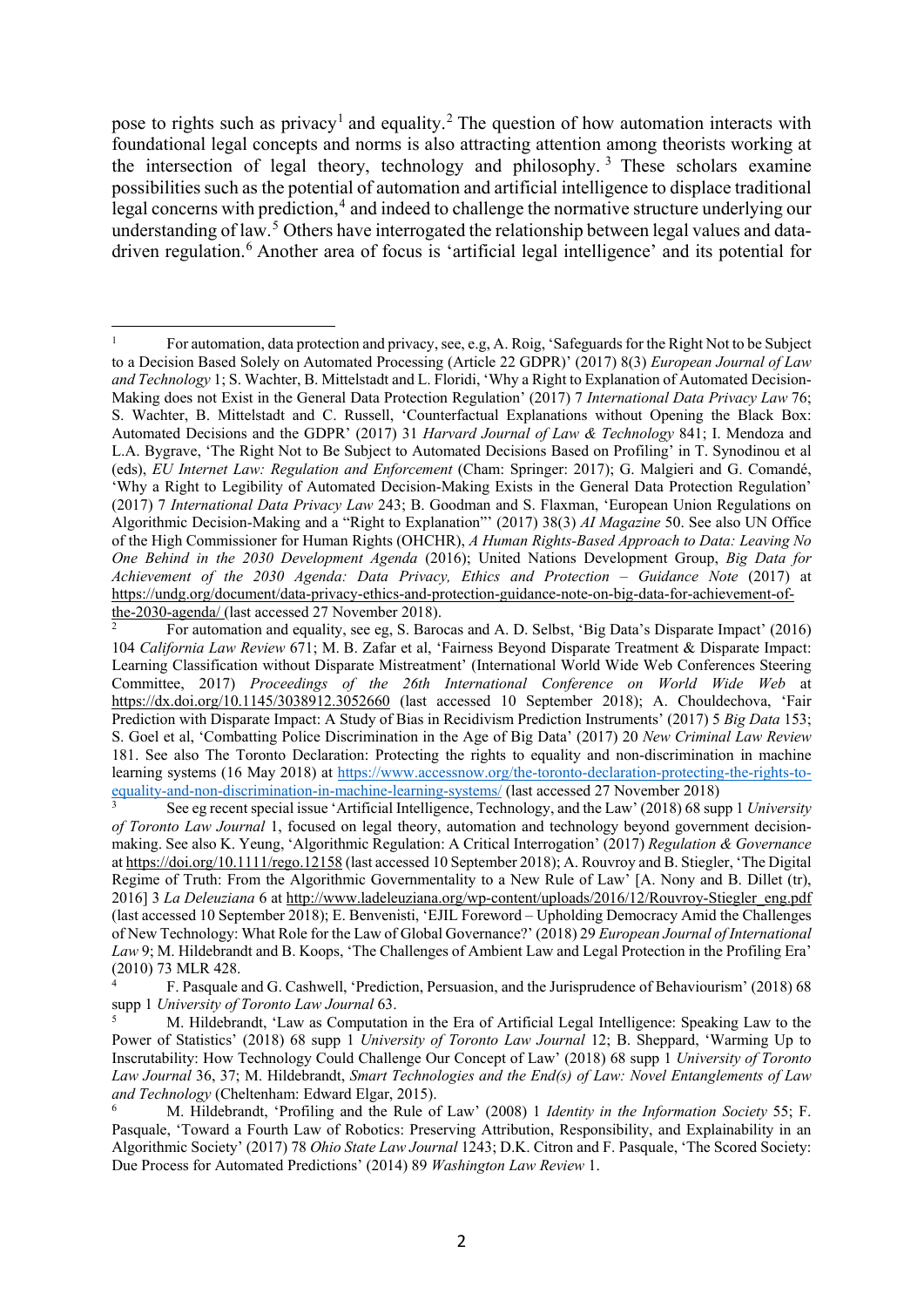<span id="page-2-4"></span>improving access to justice and to provide benefits for historically marginalised populations.<sup>[7](#page-2-0)</sup> These and other questions are typically examined in particular legal or factual contexts, such as in regard to administrative law or law enforcement.[8](#page-2-1)

This article adopts a broader perspective in assessing the benefits and challenges to the rule of law posed by automation of government decision-making.<sup>[9](#page-2-2)</sup> The goal is not to provide an exhaustive analysis, but to critically investigate how principles of the rule of law are affected by the increasing use of two kinds of automation: human-authored pre-programmed rules (such as expert systems) and tools that derive rules from historic data to make inferences or predictions (often using machine learning). Our focus in doing so is on three core rule of law concepts that have the widest acceptance across political and national systems: transparency and accountability; predictability and consistency; and equality before the law*.*

These rule of law values are applied to four case studies: automated debt-collection in Australia, data-driven risk assessment by judges in the United States, social credit scoring in China, and automated welfare in Sweden. The case studies have been selected to provide a diverse range of viewpoints from which to assess the benefits and risks to the rule of law posed by the use of automated decision-making by governments around the world. We do not provide a detailed consideration of jurisdiction-specific constitutional, administrative and statutory requirements constraining decision-making in these nations.<sup>[10](#page-2-3)</sup> Our aim instead is to analyse developments at the conceptual level of how they impact upon the rule of law, rather than seeking to develop a detailed prescription for the design or implementation of such systems.

We conclude that the alignment of automated government decision-making with rule of law values hinges on the appropriateness of design choices. The most significant factor is whether the automated system uses explicit rules written by humans (generally to align with legal

<span id="page-2-0"></span> <sup>7</sup> P. Gowder, 'Transformative Legal Technology and the Rule of Law' (2018) 68 supp 1 *University of Toronto Law Journal* 82.

<span id="page-2-1"></span><sup>8</sup> In the context of administrative decision-making, see, eg, M. Oswald, 'Algorithm-Assisted Decision-Making in the Public Sector: Framing the Issues using Administrative Law Rules Governing Discretionary Power'<br>
(2018) 376(2128) Philosophical Transactions of the Roval Society A 20170359 at (2018) 376(2128) *Philosophical Transactions of the Royal Society A* 20170359 at https://doi.org/10.1098/rsta.2017.0359 (last accessed 10 September 2018); C. Coglianese and D. Lehr, 'Regulating by Robot: Administrative Decision Making in the Machine-Learning Era' (2017) 105 *Georgetown Law Journal* 1147; D. Hogan-Doran, 'Computer Says "No": Automation, Algorithms and Artificial Intelligence in Government Decision-Making' (2017) 13 *Judicial Review* 345. In the context of national security and law enforcement, see, eg, L. Bennett Moses and L. de Koker, 'Open Secrets: Balancing Operational Secrecy and Transparency in the Collection and Use of Data for National Security and Law Enforcement Agencies' (2017) 41 *Melbourne University Law Review* 530; Hildebrandt, n [6](#page-1-6) above; T. Z. Zarsky, 'Transparent Predictions' [2013] *University of Illinois Law Review* 1503.

<sup>8</sup> See, eg, M. Hildebrandt and S. Gutwirth (eds), *Profiling the European Citizen: Cross-Disciplinary Perspectives* (Dordrecht: Springer, 2008); Hildebrandt, n [6](#page-1-6) above; D. Lyon, 'Surveillance, Snowden, and Big Data: Capacities, Consequences, Critique' (2014) 1(2) *Big Data & Society* 1; P. De Hert and S. Gutwirth, 'Privacy, Data Protection and Law Enforcement. Opacity of the Individual and Transparency of Power' in E. Claes, A. Duff and S. Gutwirth (eds), *Privacy and the Criminal Law* (Antwerpen & Oxford: Intersentia, 2006); A.D. Selbst, 'Disparate Impact in Big Data Policing' (2017) 52 *Georgia Law Review* 109.

<span id="page-2-2"></span><sup>9</sup> A few short commentaries exist calling for more attention to be paid to the governmental context: see, eg, S.J. Mikhaylov, M. Esteve, and A. Campion, 'Artificial Intelligence for the Public Sector: Opportunities and Challenges of Cross-sector Collaboration' (2018) 376(2128) *Philosophical Transactions of the Royal Society A* 20170357 at https://doi.org/10.1098/rsta.2017.0357 (last accessed 10 September 2018); R. Kennedy: 'Algorithms and the Rule of Law' (2017) 17 *Legal Information Management* 170; M. Perry, 'iDecide: Administrative Decision-Making in The Digital World' (2017) 91 *Australian Law Journal* 29.

<span id="page-2-3"></span><sup>10</sup> For example, in the United States, this would include due process protections in the Administrative Procedure Act, Pub L 79-404, 60 Stat 237, 5 USC §§ 551-559.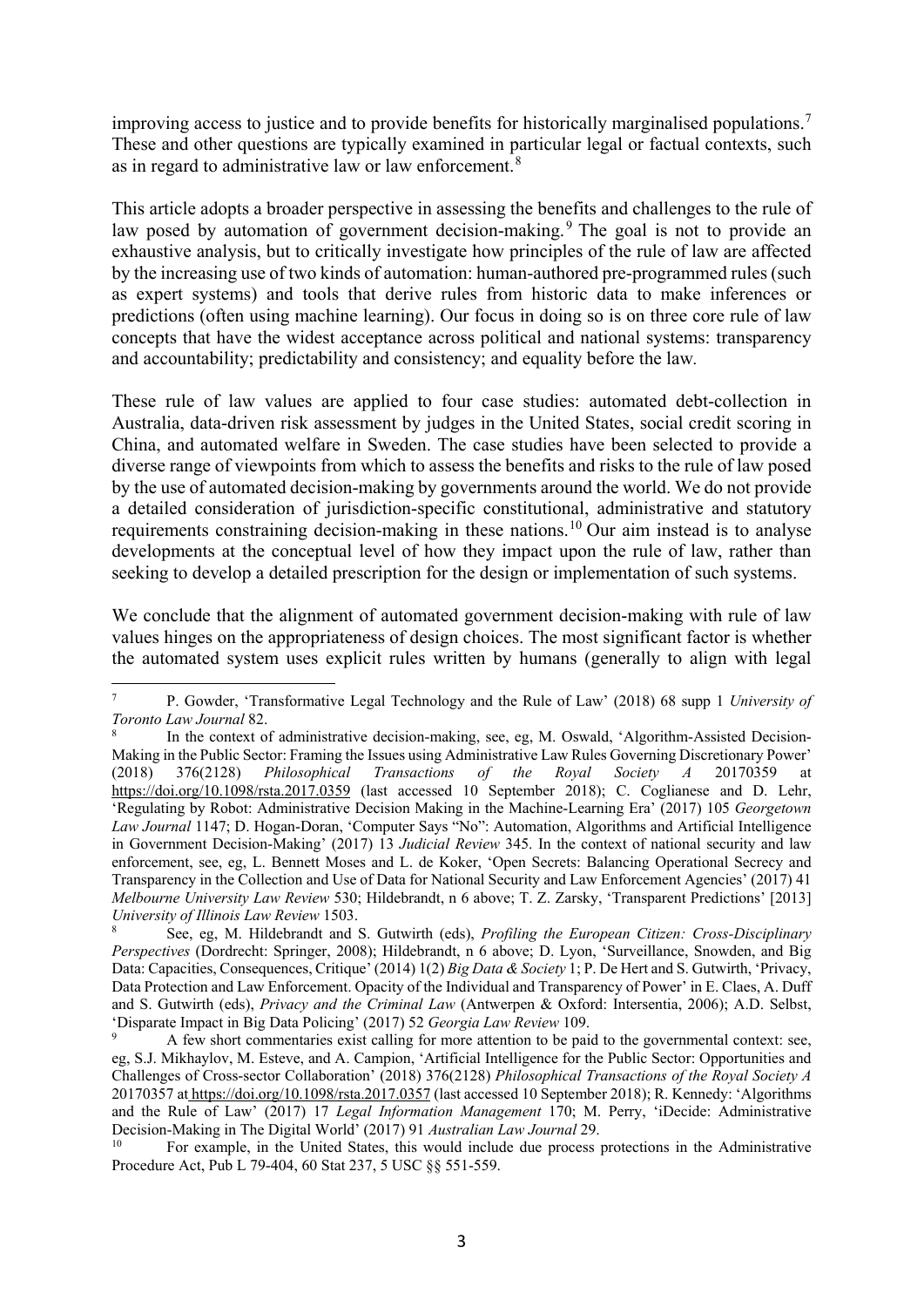requirements for the relevant decision) or rules derived empirically from historic data to make inferences relevant to decisions or to predict (and thus mimic) decisions. The latter raise greater issues for transparency and accountability, particularly as newer techniques are often more complex and therefore less susceptible to human explanation. Further, such systems are less likely to be consistent with the law and more likely to fall foul of the principle of equality before the law. In practice, however, systems of both types can fail to live up to rule of law ideals. The solution lies in ensuring that system design reflects rule of law values as are appropriate to the kind of decision being supported or made.

#### <span id="page-3-8"></span>**RULE OF LAW**

The rule of law is a political work in progress, at the heart of which lies a widely held conviction that society should be governed by law. The prominence of the rule of law is such that diverse societies and seemingly irreconcilable political regimes, ranging from the European Union to Russia, China, Zimbabwe and Iran, have endorsed the concept. Some of these societies reject democracy and human rights, others oppose capitalism and globalisation, and some defy liberalism and are openly anti-Western,<sup>[11](#page-3-0)</sup> but they all embrace an ideal of the rule of law.

Acceptance of the rule of law across so many nations and political systems is possible because the concept lacks an accepted definition. It is ubiquitous, yet elusive. As an 'essentially contested concept',  $^{12}$  $^{12}$  $^{12}$  different societies can endorse the rule of law while disagreeing as to what it entails. As Tamanaha notes: 'Some believe that the rule of law includes protection of fundamental rights. Some believe that democracy is part of the rule of law. Some believe that the rule of law is purely formal in nature, requiring only that laws be set out in advance in general, clear terms, and be applied equally to all.<sup>[13](#page-3-2)</sup> At the highest level of abstraction, Tamanaha recognises that 'the rule of law is analogous to the notion of "good," in the sense that everyone is for it, but having contrasting convictions about what it is.<sup> $14$ </sup>

Some scholars have separated understandings of the rule of law into *formal* and *substantive* conceptions. The former focuses on sources and forms of legality, while the latter also includes stipulations about the content of the law. [15](#page-3-4) The idea that the rule of law embodies both procedural and substantive elements is widely accepted.[16](#page-3-5) For example, Lord Bingham argued that the core principle of the rule of law is 'that all persons and authorities within the state, whether public or private, should be bound by and entitled to the benefit of laws publicly and prospectively promulgated and publicly administered in the courts'.[17](#page-3-6) He further articulated eight core principles, including accessibility and predictability, application of law, equality of law, protection of fundamental rights, availability of civil disputes proceedings, limits on power exercised by public officials, fairness of adjudicative procedures provided by state, and

<span id="page-3-7"></span><span id="page-3-0"></span> <sup>11</sup> B.Z. Tamanaha, *On the Rule of Law: History, Politics, Theory* (Cambridge: Cambridge University Press,  $2004$ ) 2.

<span id="page-3-1"></span><sup>12</sup> J. Waldron, 'The Concept and the Rule of Law' (2008) 43 *Georgia Law Review* 1, 52. See also S. Sedley, *Lions under the Throne: Essays on the History of English Public Law* (Cambridge: Cambridge University Press, 2015). On essentially contested concepts more generally, see W.B. Gallie, 'Essentially Contested Concepts' in M. Black (ed), *The Importance of Language* (Ithaca: Cornell University Press, 1962) 121–146.

<span id="page-3-2"></span> $\begin{array}{cc}\n 13 \\
 14\n \end{array}$  Tamanaha, n 11 above, 3.

<span id="page-3-3"></span> $14$  *ibid* 3.

<span id="page-3-4"></span><sup>15</sup> P.P. Craig, 'Formal and Substantive Conceptions of the Rule of Law: An Analytical Framework' [1997] PL 467.

<span id="page-3-6"></span><span id="page-3-5"></span><sup>&</sup>lt;sup>16</sup> See *ibid* 467.

Lord Bingham, 'The Rule of Law' (2007) 66 CLJ 67, 69.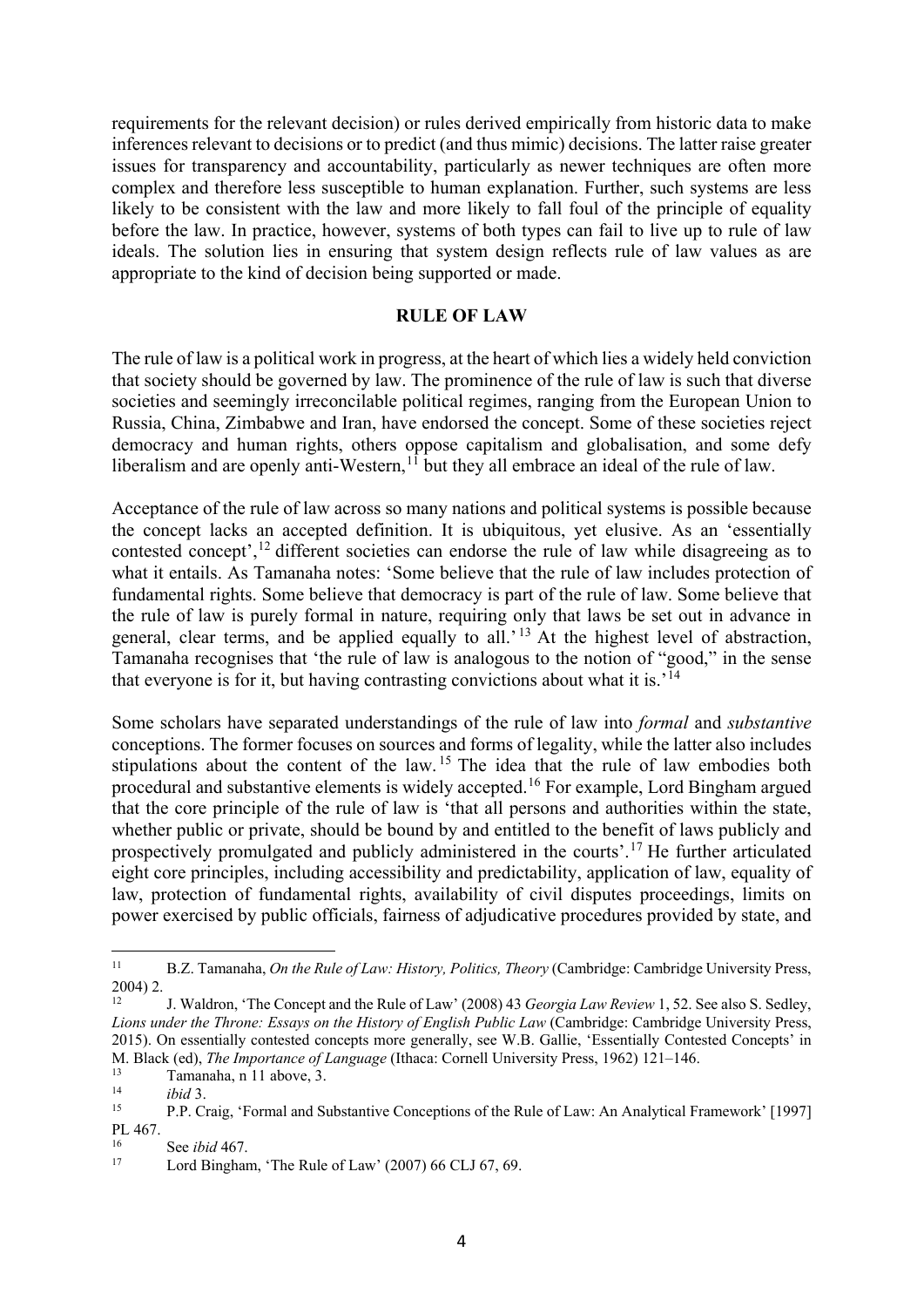state compliance with its obligations under international law.[18](#page-4-1) Lord Bingham's articulation of the rule of law is a further attempt to expound a concept that, by its nature, defies universal definition.

<span id="page-4-0"></span>It is not our goal to provide yet another account of the rule of law.<sup>[19](#page-4-2)</sup> Instead, we focus narrowly on aspects of the rule of law that have general acceptance, notably that it requires governance in which the law must be predictable, stable, accessible and everyone must be equal before the law.<sup>[20](#page-4-3)</sup> In applying these principles, our focus is primarily upon the formal and procedural aspects of the rule of law, rather than its capacity to encompass a broader set of human rights, including to free speech and privacy. Hence, we limit our analysis to the following core components: transparency and accountability; predictability and consistency; equality before the law.

• Transparency and accountability

One of the best-known aspects of the rule of law is that governments must be transparent and accountable in respect of the rules and decisions they make. Transparency requires publicity about the operation of the state and that individuals can access legal rules and administrative decisions.<sup>[21](#page-4-4)</sup> This is important so that individuals can understand the reasons for decisions affecting them and learn how future decisions might affect them. In democratic systems, some awareness as to the principles underlying the operation of the law (albeit not necessarily the specific details of decisions affecting others) is also useful for people seeking to understand and hence evaluate the performance of government. Accountability further requires that government be subject to the law and answerable for its actions (for example, that executive action can be overturned where it transgresses the law).<sup>[22](#page-4-5)</sup> Transparency and accountability are related because the transparency of a decision-making process or system is necessary (but not sufficient) for making that process or system accountable.<sup>[23](#page-4-6)</sup> This includes accountability as to compliance with other rule of law principles, such as equality before the law.

<span id="page-4-10"></span><span id="page-4-9"></span>Predictability and consistency

Another widely accepted aspect of the rule of law is that the law should be predictable and consistent.[24](#page-4-7) Many regard this as indispensable for individual freedom and a fundamental part of 'what people mean by the Rule of Law'.[25](#page-4-8) Predictability and consistency of law is often

<span id="page-4-1"></span> $\frac{18}{19}$  *ibid.* 

<span id="page-4-2"></span><sup>19</sup> Modern accounts include Lord Bingham, n [17](#page-3-7) above; Tamanaha, n [11](#page-3-8) above; P. Gowder, *The Rule of Law in the Real World* (Cambridge: Cambridge University Press, 2016).<br><sup>20</sup> **Laternational Congress of Junista**, 'The Puls of Law in a Fra

<span id="page-4-3"></span>International Congress of Jurists, 'The Rule of Law in a Free Society' (Report of the International Commission of Jurists, New Delhi, 1959), [1].

<span id="page-4-4"></span><sup>&</sup>lt;sup>21</sup> See, Gowder, [n 19](#page-4-0) above.<br><sup>22</sup> R. Mulgan, *Holding Pows* 

<span id="page-4-5"></span><sup>22</sup> R. Mulgan, *Holding Power to Account: Accountability in Modern Democracies* (New York: Palgrave Macmillan, 2003); A. Schedler, 'Conceptualizing Accountability' in A. Schedler, L. Diamond and M.F. Plattner (eds), *The Self-Restraining State: Power and Accountability in New Democracies* (Boulder, CO: Lynne Rienner,  $\frac{1999}{23}$  17.

<span id="page-4-6"></span><sup>&</sup>lt;sup>23</sup> Bennett Moses and de Koker, n [8](#page-2-4) above, 534–537.<br><sup>24</sup> I J. Fuller *The Morality of Law* (New Hayen: Yale

<span id="page-4-7"></span><sup>24</sup> L.L. Fuller, *The Morality of Law* (New Haven: Yale University Press, 1964); see also the lists in J. Finnis, *Natural Law and Natural Rights* (Oxford: Oxford University Press, 2nd ed, 2011) 270–271; J. Rawls, *A Theory of Justice* (Oxford: Oxford University Press, 1999) 208–210; J. Raz, *The Authority of Law: Essays on Law and Morality* (Oxford: Oxford University Press, 1979) 214–218.<br><sup>25</sup> M. Schwarzschild, 'Keeping it Private' (2007) 44 *San Diego Law Review* 677, 686. For example, in his

<span id="page-4-8"></span>well-known book on the subject, Tom Bingham indicated that one of the most important things people needed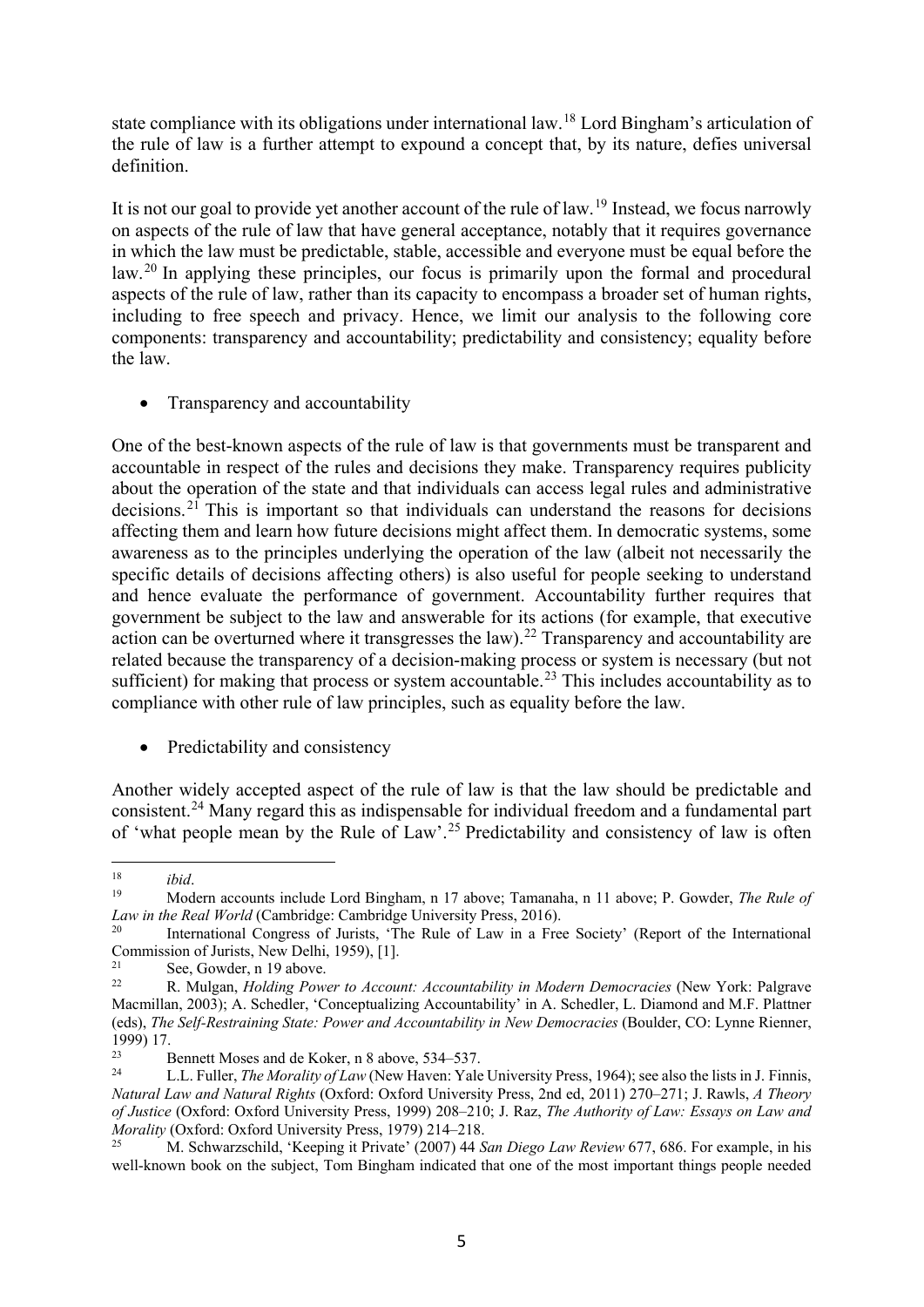thought to have dual purpose. It enhances certainty and efficiency so that individuals may manage their private lives and affairs effectively.<sup>[26](#page-5-0)</sup> It also has a moral significance in that like cases ought to be treated equally, an issue explored separately below. In common law systems, predictability and consistency of law are furthered by judicial adherence to precedent*.* [27](#page-5-1)

• Equality before the law

Equality before the law stipulates that all human beings must be subject to and treated equally by the law without inappropriate reference to their status or other circumstances. This implies due process, including that all individuals are subject to the same rules of justice.<sup>[28](#page-5-2)</sup> The question as to whether due process is an aspect of equality before the law or a separate principle is open to debate; $^{29}$  $^{29}$  $^{29}$  we analyse it here as an aspect of equality before the law. In broad terms, equality before the law might guarantee that no individual or group be privileged or discriminated against due to their racial or ethnic background, sex, national origin, religious belief, sexual orientation or other irrelevant personal characteristics.<sup>[30](#page-5-4)</sup> In this form, equality before the law might give rise to a range of substantive rights, though the scope and content of these remain contested.<sup>[31](#page-5-5)</sup> In this article, we apply a narrow conception of equality before the law, that is, that people, irrespective of their status, must have equal access to rights in the law and that, in accessing these rights, 'like cases be treated alike'.<sup>[32](#page-5-6)</sup> We adopt this approach without making any claim that this is exhaustive of the principle. This narrow conception of equality before the law has the broadest possible application for a range of legal and political systems.

<span id="page-5-3"></span><sup>29</sup> See, e.g, J. Waldron, 'The Rule of Law and the Importance of Procedure' (2011) 50 *Nomos* 3.<br><sup>30</sup> Early product the September of the of law see B. Ducatin, *Law's Empire (Combridge MA*)

from the law that governed them was predictability in the conduct of their lives and businesses. He quoted Lord Mansfield to the effect that: '[i]n all mercantile transactions the great object should be certainty: … it is of more consequence that a rule should be certain, than whether the rule is established one way rather than the other.': *Vallejo v Wheeler* (1774) 1 Cowp 143, 153 cited in T. Bingham, *The Rule of Law* (London: Allen Lane, 2010) 38. Similarly, Paul Gowder has recently argued that one of the main requirements for a political state under the Rule of Law is *regularity:* those who use state coercion must actually be bound by reasonably specific legal rules in that use: P. Gowder, 'Transformative Legal Technology and the Rule of Law' (2018) 68(1) *University of Toronto Law Journal* 82, 89 (summarising the main boundaries of the rule of law in his work, Gowder, n [19](#page-4-0) above). See also F.A. von Hayek, *The Constitution of Liberty* (Chicago: University of Chicago Press, 1960).<br><sup>26</sup> See Bingham, n 17 above; see also W. Eskridge and P. Frickey (eds), *Hart and Sacks's The Legal* 

<span id="page-5-0"></span>*Process: Basic Problems in the Making and Application of Law* (Westbury, NY: Foundation Press, 1994).<br><sup>27</sup> I Waldren 'Stare Desister 1:4 P. 1 . 27

<span id="page-5-1"></span><sup>27</sup> J. Waldron, 'Stare Decisis and the Rule of Law: A Layered Approach' (2012) 111 *Michigan Law Review* 1; D.A. Farber, 'The Rule of Law and the Law of Precedents' (2005) 90 *Minnesota Law Review* 1173. S.A. Lindquist and F.C. Cross, 'Stability, Predictability and the Rule of Law: *Stare Decisis* as Reciprocity Norm' (University of Texas Law School, Conference Paper, 2010) at https://law.utexas.edu/conferences/measuring/The Papers/Rule of Law Conference.crosslindquist.pdf (last accessed 15 August 2018).

<span id="page-5-2"></span>Egalitarian moral value is attached to this principle by all theorists who argue that the principle is part of the conception of the rule of law: see, eg, A.V. Dicey, *Introduction to the Study of the Law of the Constitution* (Indianapolis: Liberty, 8<sup>th</sup> edn, 1982) 114–115; Waldron, n 27 above; von Hayek, n [25](#page-4-9) above, 85, 209. For a classical liberal work on equality before the law, see A.L. Hudson, 'Equality Before the Law' (1913) CXII *The Atlantic Monthly* 679.

<span id="page-5-4"></span><sup>30</sup> For broad, substantive accounts of rule of law, see R. Dworkin, *Law's Empire* (Cambridge, MA: Belknap, 1986); Gowder, n [19](#page-4-0) above, chs  $2-3$ .<br> $\frac{31}{2}$  For examples of minimalist

<span id="page-5-5"></span><sup>31</sup> For examples of minimalist positions, see J. Rousseau, *The Social Contract* (1762, M. Cranston tr, London: Penguin, 2003), Fuller, [n 24](#page-4-10) above, ch 2; J. Raz, 'The Rule of Law and its Virtue' in J. Raz, *The Authority of Law: Essays on Law and Morality* (Oxford: Clarendon Press, 1979) 214–218; J. Finnis, *Natural Law and Natural Rights* (Oxford: Oxford University Press, 2nd ed, 2011) 270–271; C.R. Sunstein, *Legal Reasoning and Political Conflict* (New York: Oxford University Press, 2018) 119–122; M.J. Radin, 'Reconsidering the Rule of Law' (1989) 69 *Boston University Law Review 7*81.<br><sup>32</sup> See Rawls, n 24 above, 237; H.L.A. Hart, 'Positivism and the Separation of Law and Morals' (1958) 71

<span id="page-5-6"></span>*Harvard Law Review* 593, 623–624. The notable exception is Raz, for whom, the rule of law does not include principle of equality before the law, see Raz, n 24 above.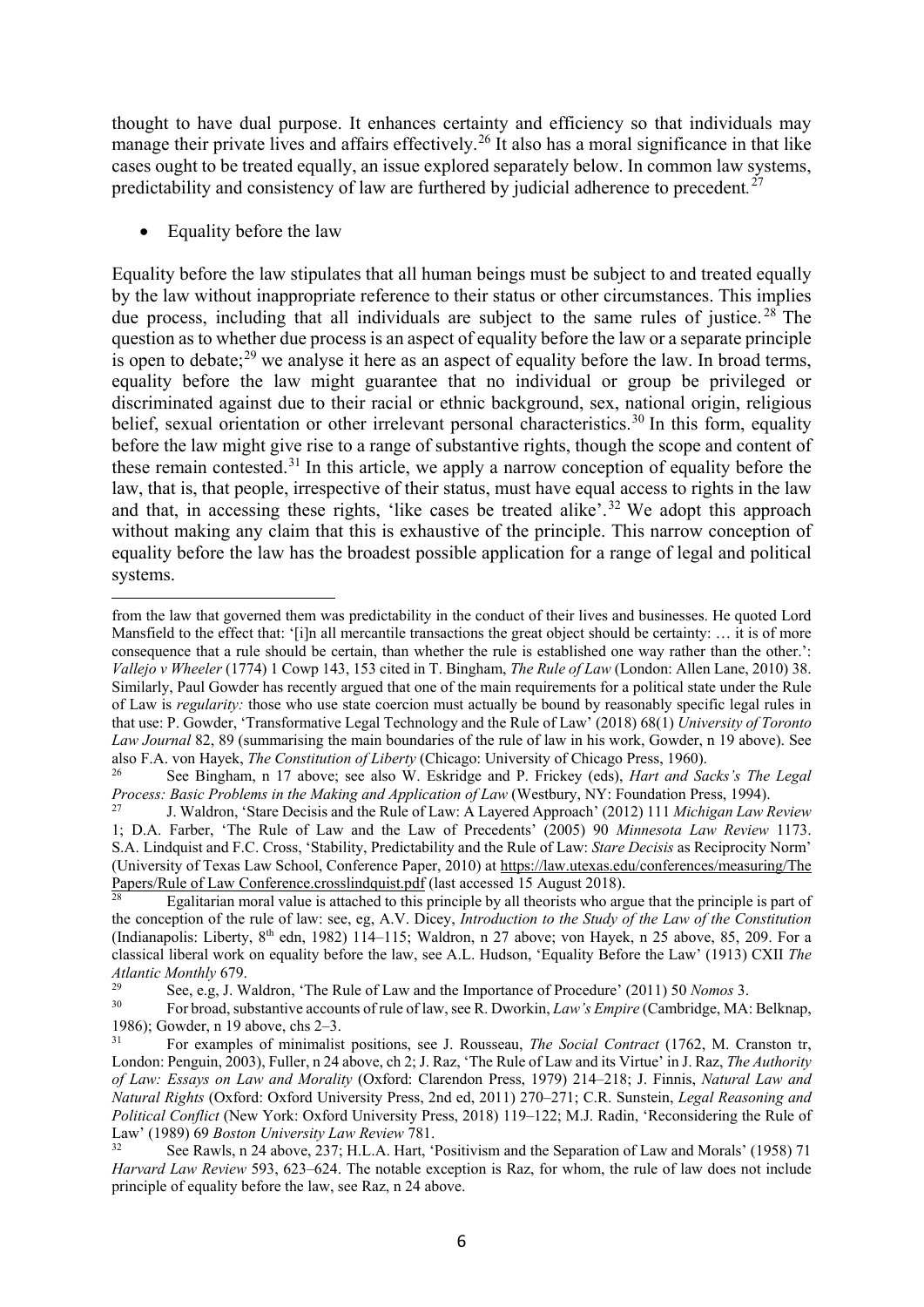#### **AUTOMATION OF DECISION-MAKING**

Automation in government decision-making is not a new phenomenon, nor is it linked to a single technology. If a human government decision-maker were to automatically decide every case in the same way, one might say that the decision-maker acted as an automaton. This would also be the case if the decision-maker applied a simple criterion, such as approving only those applications made before lunchtime. By contrast, the automation examined in this article relies on a technological tool or system. The extent to which it does so varies along a spectrum (of partial through to full automation) from decision support (computer helps humans make decisions) to human-in-the-loop (decisions are made with some human involvement) to the disappearance of humans from the decision-making process entirely.

To illustrate, it is useful to consider concrete examples moving from decision-making where automation plays a supporting role to decisions that are made entirely by machines. Starting from decision-support tools, a facial recognition tool used by a customs official at an airport might identify an applicant as being on a security watchlist and pull up the record of that person from a database. The official might then review information in the database, question the applicant, and decide whether to admit that person to the country. Further along the spectrum are systems that automatically determine some fact relevant to a decision, such as that an individual meets an age criterion, while leaving the remaining elements of decision-making to a government official. Still further, an automated system might provide information relevant to an evaluative rather than purely fact-based criterion, such as assessing whether an individual is likely to be dangerous or unlikely to comply with a payment plan. Automation might also recommend that the decision-maker decide a case a particular way, in which case the decisionmaker may treat such a recommendation as more or less determinative of the outcome. Finally, a system may identify the relevant information, and then make a decision based upon that information without engaging a human decision-maker. This might occur, for example, in determining whether an applicant has met the criteria to be conferred with a welfare benefit.

There are a variety of technologies that are being used, or likely will be used, to automate government decision-making processes over the immediate term. In analysing the impact of automation on the rule of law, we divide these into two classic types, although we recognise that these can also be combined in a decision-making process. The first type of automation is a process that follows a series of pre-programmed rules written by humans. The second type of automation deploys rules that are inferred by the system from historic data. Before explaining how these might be combined, it is worth exploring each separately through the lens of examples – expert systems and supervised machine learning, respectively.

Expert systems are sometimes described as the first wave of artificial intelligence,<sup>[33](#page-6-0)</sup> a general term used to describe situations where machines perform tasks that would ordinarily require human intelligence. They are an example of a pre-programmed logic where rules are coded into a system and applied to new examples to reach a conclusion. Typically, these rules are written by, or designed in consultation with, those who have sufficient knowledge of the domain in which the decision will operate;  $34$  for example, in the context of governmentdecision-making, those with knowledge of the relevant legislative provisions and decision criteria. Expert systems can be used to automate components of a decision-making process that

<span id="page-6-0"></span> <sup>33</sup> See generally A. Tyree, *Expert Systems in Law* (Sydney: Prentice Hall, 1989).

<span id="page-6-1"></span><sup>34</sup> D.A. Waterman and M.A. Peterson, *Models of Legal Decisionmaking: Research Design and Methods* (Santa Monica: Rand, 1981) 13-14.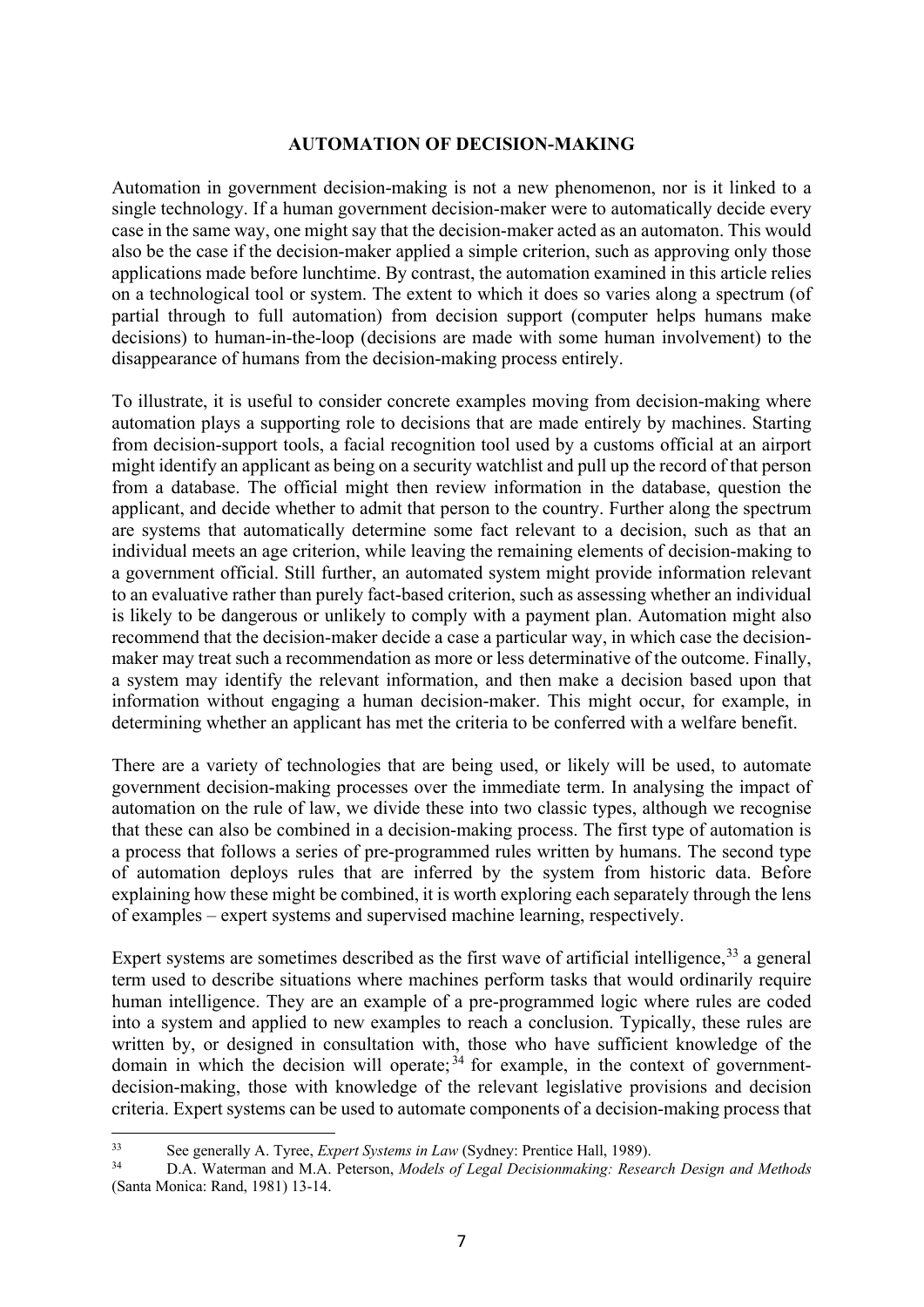rely on clear, fixed and finite criteria. If legislation provides that individuals who meet criteria A, B and C are eligible for a benefit, an expert system can operate so that only individuals meeting all three of those criteria (with inputs coming from responses to a questionnaire, from a government database and/or from some other source) receive the benefit.

Because they are based on explicit rules, expert systems can give reasons for decisions, citing the material facts and rules on which a conclusion was reached. In the extremely simple example of an expert system that determines whether criteria A, B, and C are met, the output of the system might read 'Applicant X is not eligible for this benefit because criterion C is not met'. The reasons for the decision can be generated because the system is using the same logic as the rule itself, namely assessment of each applicant against criteria A, B and C. The system can also be rendered transparent to the public by writing the encoded rules as one or more statements, such as 'An applicant is eligible for the benefit if and only if A, B and C are met'.<sup>[35](#page-7-0)</sup>

Expert systems have been used by governments both to augment and to replace human decision-makers. Since the 1980s, such systems have been designed for use in a variety of government contexts, such as child protection and calculation of welfare benefits. [36](#page-7-1) Robo-debt and the Swedish welfare system, discussed below, are more modern examples of systems using a pre-programmed human-authored logic. Whether or not they are coded as traditional 'expert systems' (which typically separate the inference engine from the rules database), they mirror a similar approach. In particular, they operate on the basis of human-crafted logic, with identical inputs inevitably yielding the same output.

Quite different are systems that automate decision-making, not on the basis of explicit humanauthored rules, but on the basis of rules learnt from patterns and correlations in historic data. Machine learning, which falls into the 'second wave' of artificial intelligence,<sup>[37](#page-7-2)</sup> automates the construction of the rules that drive the system. Machine learning describes a variety of datadriven techniques that establish processes by which a system will 'learn' patterns and correlations so that it can generate predictions or reveal insights. The learning occurs iteratively as an algorithm attempts to improve performance against a specified goal.

Supervised machine learning requires data that has already been classified or labelled, for example as to whether in that circumstance an applicant is eligible or not eligible for a benefit. Because the data is pre-labelled (either in the context of historic decision-making or in the context of development of the system), it carries within it human biases and assumptions.<sup>[38](#page-7-3)</sup> For

<span id="page-7-0"></span> <sup>35</sup> R.E. Susskind, *Expert Systems in Law: A Jurisprudential Inquiry* (Oxford: Clarendon Press, 1987) 114–  $\frac{115}{36}$ 

<span id="page-7-1"></span><sup>36</sup> Eg J.R. Schuerman et al, 'First Generation Expert Systems in Social Welfare' (1989) 4 *Computers in Human Services* 111; J. Sutcliffe, 'Welfare Benefits Adviser: A Local Government Expert System Application' (1989) 4(6) *Computer Law & Security Review* 22.

<span id="page-7-2"></span><sup>37</sup> J. Launchbury, 'A DARPA Perspective on Artificial Intelligence' (DAPRAtv, YouTube, 2017) at <https://www.youtube.com/watch?v=-O01G3tSYpU> (last accessed 20 August 2018). The Defence Advanced Research Projects Agency (DARPA) has also named a third wave of artificial intelligence that has not been applied to government decision-making and so is not explored further in this paper.

<span id="page-7-3"></span><sup>38</sup> eg, L. Gitelman (ed), *'Raw Data' is an oxymoron* (Cambridge, MA: MIT Press, 2013); S. Barocas and A.D. Selbst, 'Big Data's Disparate Impact' (2016) 104 *California Law Review* 671; T. Calders and I. Žliobaitė, 'Why unbiased computational processes can lead to discriminative decision procedures' in B. Custers, T. Calders, B. Schermer, and T. Zarsky (eds), *Discrimination and privacy in the information society: Data mining and profiling in large databases*. (Heidelberg: Springer, 2013) 43–60; R. Kitchin, *The Data Revolution: Big Data, Open Data, Data Infrastructures & Their Consequences* (London: Sage Publications, 2014).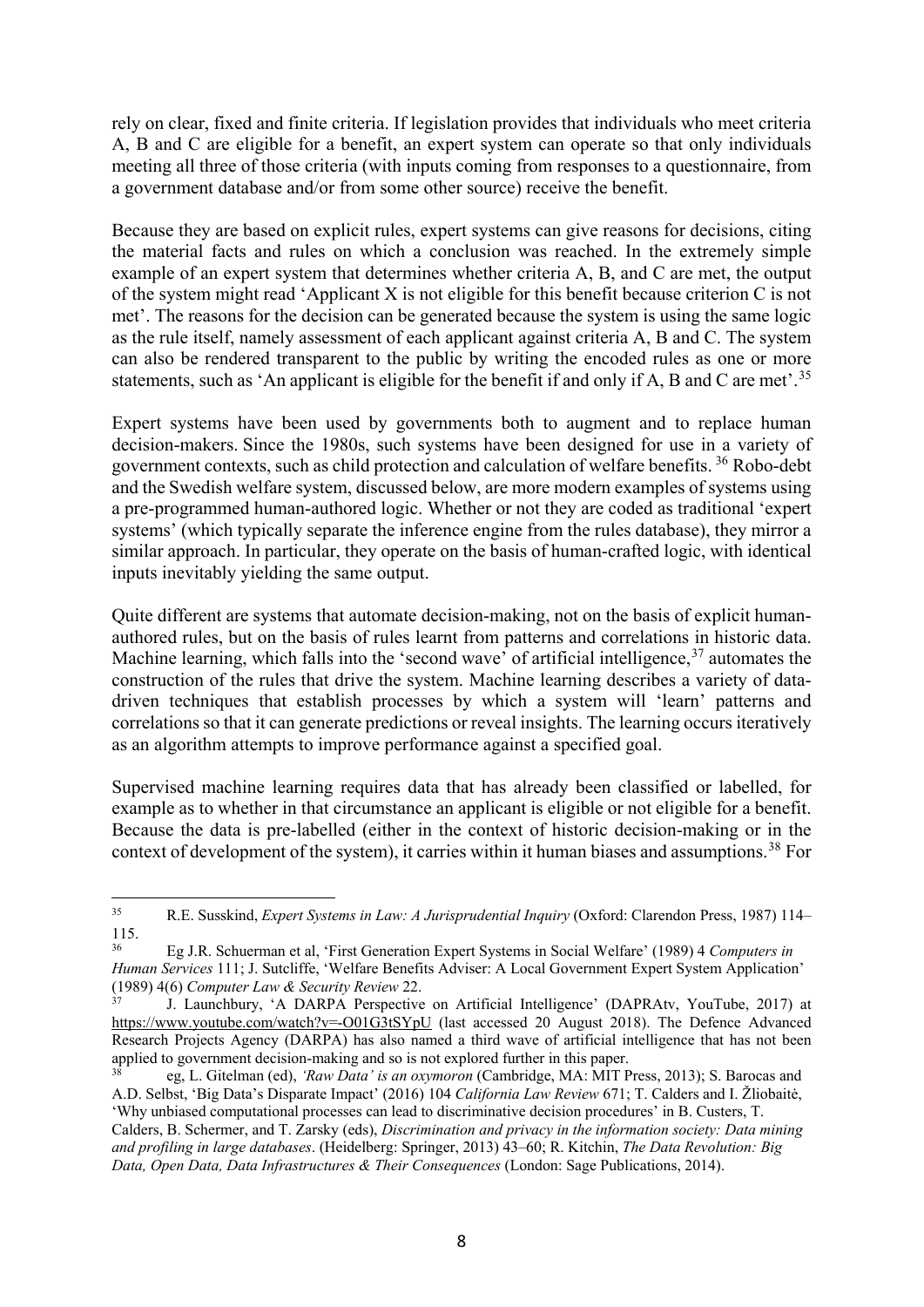example, crime data may reflect policing and judicial biases towards minority groups, while data on eligibility for benefits may reflect bureaucratic impulses to reduce spending. Those deploying supervised machine learning must also decide how they wish to evaluate performance (for example, false positives might be preferred to false negatives). The process typically begins by dividing the data (whatever its source) into a training set and a testing set – the latter being reserved to evaluate the performance of the algorithm according to the relevant criteria. The rule that is learnt can then be applied to the testing data to evaluate the algorithm, after which further adjustments may be made.

There are different methods that might be used in 'training' the machine, offering various levels of comprehensibility among other features. A supervised machine learning process may learn a simple rule (for example, that eligibility hinges on the presence of factors and the absence of others) or it may learn a 'rule' that involves an extended series of steps for which there is no apparent logic. The kind of rule that is learnt will hinge on the model of machine learning that is deployed as well as the kinds of patterns existing in the data. Eventually, it is deployed on real world data during decision-making.

Supervised machine learning is an example of a broader range of methods that aim to draw inferences from data for the purposes of drawing an inference or making a prediction. Other techniques, including those associated with traditional statistics, can be used to achieve a similar end. For example, a regression analysis can be used to estimate relationships among variables, which can be used to write a rule for predicting a particular variable (such as the outcome of a decision). However, unlike standard statistical methods, machine learning is generally iterative (capable of continually 'learning' from new information) and capable of identifying more complex patterns in data.

The line between the two types of automation (pre-programmed and rules derived from historic data) is not always clear. Humans can write explicit rules that are based not on statutory criteria or legal doctrine, but rather on empirical findings gleaned from historic data (through statistics or machine learning). In this case, a rule is inferred from data at a particular point in time but then is pre-programmed into a system. A system that automatically follows the same rule, originally learnt through a machine learning process, has some characteristics of each of expert systems and machine learning. Like expert systems, it cannot operate outside its programmed parameters. If the rule becomes obsolete (for example, because statutory criteria or decisionmaking policies change), it will no longer be effective at predicting decisions that would be made by humans. The system will also share with machine learning the potential for complexity (discussed in relation to Transparency and Accountability, below). In particular, depending on the machine learning process employed, the rule generated (and used) may hard for humans to understand, explain or justify. This example demonstrates that our two types of automation are not strictly separate categories. Nevertheless, they are useful 'classic types' that help to distinguish different kinds of challenges that arise for the rule of law. Where relevant, we discuss the possibility of blending the two types of automation as a solution to particular rule of law challenges.

B.E. Harcourt, *Against prediction: Profiling, policing and punishing in an actuarial age* (Chicago: University of Chicago Press, 2013); J. Lerman, 'Big Data and its Exclusions', 66 *Stanford Law Review Online* 55 at <https://www.stanfordlawreview.org/online/privacy-and-big-data-big-data-and-its-exclusions/> (last accessed 27 November 2018).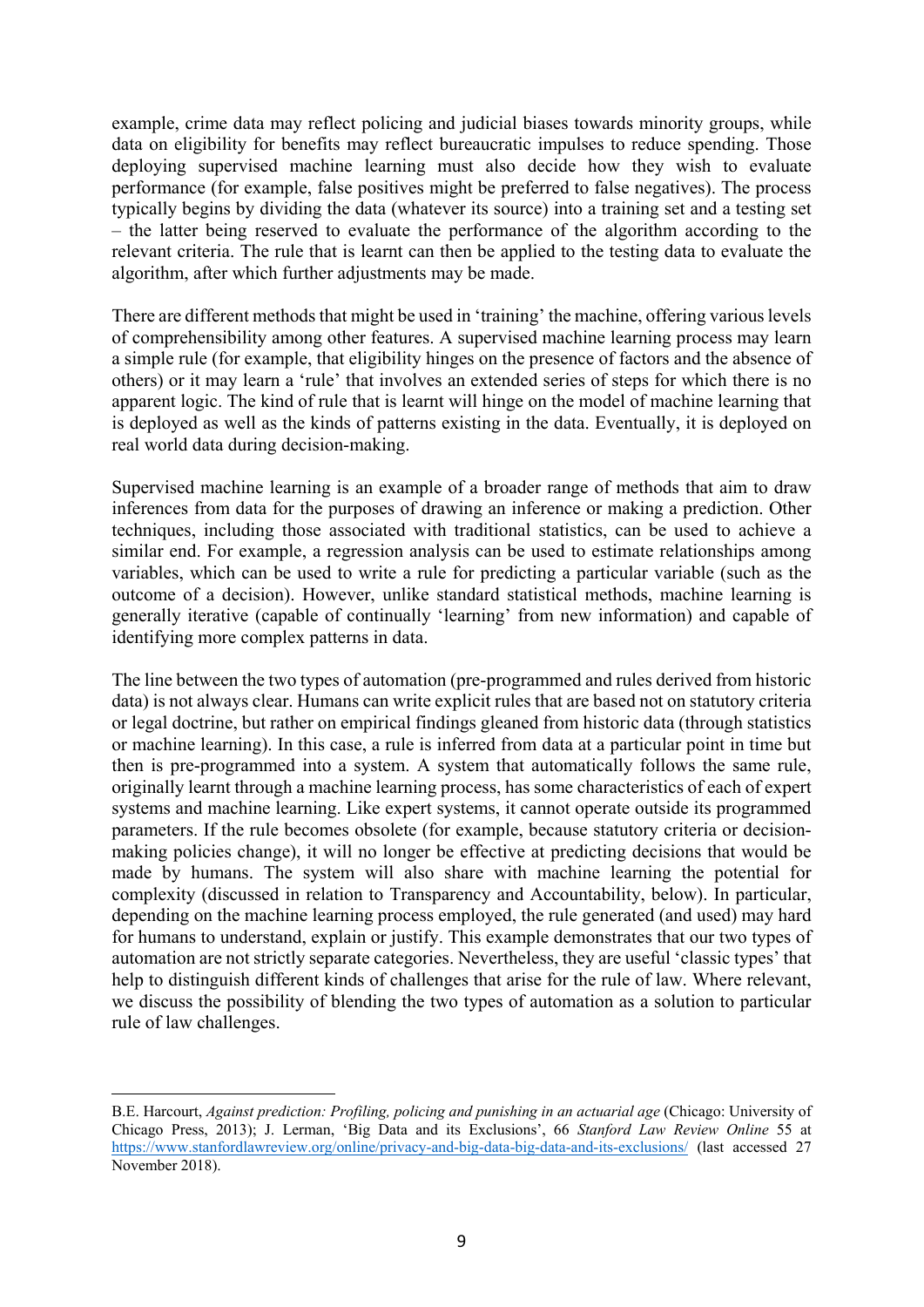Despite automating the decision-making process to varying extents, none of the approaches to automation considered here remove humans from the process entirely. Humans decide which processes to automate and what techniques to deploy, as well as identify data or rules that will form the basis for inferences. For example, in the context of supervised machine learning, it is generally[39](#page-9-0) humans who decide key matters such as what will be predicted and how this will be measured, what data is collected and whether and how errors are corrected.<sup>[40](#page-9-1)</sup> At least at this stage of technological development, most of the automation comes after humans have designed and built the system. This means that the human aspect of these technologies can never be discounted.

## **CASE STUDIES OF AUTOMATION IN DECISION-MAKING**

As a reference point for our analysis in the following section, we describe below programs where governments are relying on automation in making decisions that affect individuals. These case studies represent a diverse selection of nations and technological approaches as well as different stages of implementation.

• Robo-debt in Australia

Robo-debt is a nickname given by the media to a controversial program, announced by the Australian government in 2015, to calculate and collect debts owed because of welfare overpayment.[41](#page-9-2) It replaced a system of manual review of individuals selected through risk management, where income and other information was gathered from the individuals, their bank records and employer records.

Under the robo-debt system, data on annual income held by the Australian Tax Office (ATO) was automatically cross-matched with income reported to the government welfare agency Centrelink. Because welfare entitlements were originally calculated on the Centrelink figure, a higher income declared to the ATO was taken to mean that the individual concerned had been overpaid and thus owed a debt to the government. The system thus combined data matching (possibly employing machine learning),<sup>[42](#page-9-3)</sup> automated assessment through the application of human-authored formulae, and automated generation of letters to welfare recipients.

To understand how the system worked, it is important to know that income is reported to the ATO as an annual figure but to Centrelink as a fortnightly figure. The first step was to check the two annualised income figures against each other. Where the ATO annual income was greater than the Centrelink annualised income, individuals were sent a letter giving them an opportunity to confirm their annual income through an online portal. Those who accessed the online portal were given an opportunity to state their *fortnightly* income (with evidence), whereas those who did not access the portal were assumed to earn a fortnightly figure

<span id="page-9-0"></span><sup>&</sup>lt;sup>39</sup> Potentially, if artificial intelligence becomes more sophisticated, machines will become involved in these processes. But for now, they remain under the control of humans.

<span id="page-9-1"></span><sup>40</sup> D. Lehr and P. Ohm, 'Playing with the Data: What Legal Scholars Should Learn about Machine Learning' (2017) 51 *University of California Davis Law Review* 653.

<span id="page-9-2"></span>The program was introduced as part of a 2015–16 Budget measure, 'Strengthening the Integrity of Welfare Payments' and a December 2015 Mid-Year Economic Fiscal Outlook announcement.

<span id="page-9-3"></span><sup>42</sup> Such data matching is authorised by the *Data Matching Program (Assistance and Tax) Act 1990* (Cth).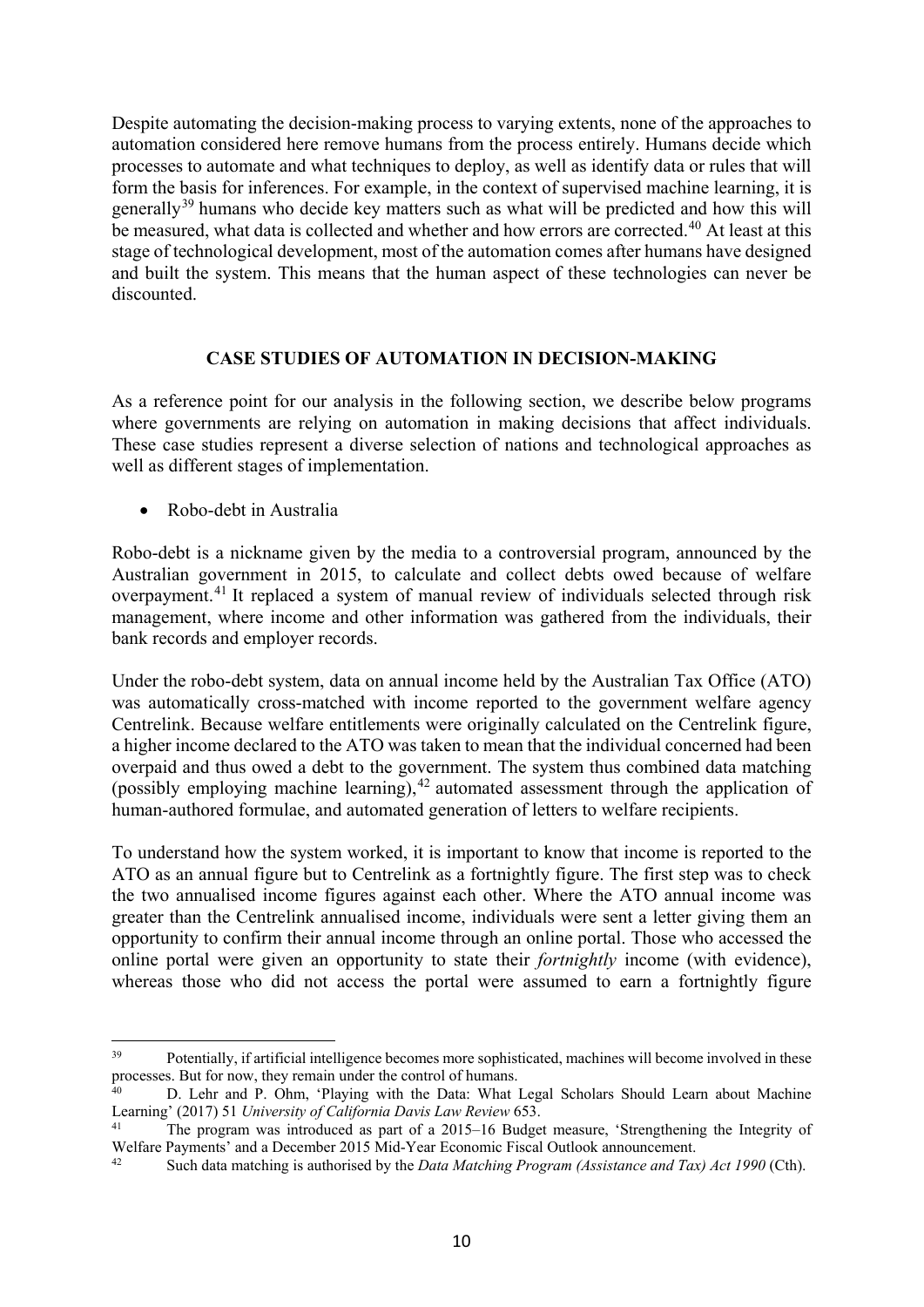<span id="page-10-0"></span>calculated as the annual ATO figure divided by the number of weeks in a year. [43](#page-10-1) However, the letter sent to individuals did not explain that recording variation in income over the year was important to an accurate calculation of welfare entitlements.<sup>[44](#page-10-2)</sup> The fortnightly income (entered into the online system or derived as above) was used to calculate what the welfare entitlement ought to have been and, where relevant, individuals were automatically sent a debt notice. Some letters were sent to individuals who did not in fact owe any money because variations in their income were not recorded and had an impact on their welfare entitlements. While the system has been modified over time, our comments are here directed to its original implementation. Several concerns have been raised in the use of this system. These include poorly worded correspondence, inaccuracy of the formula in a percentage of cases, issuing debt notices to those not owing money,  $45$  shifting the burden of proof,  $46$  and leaving individuals to the mercy of debt collectors.[47](#page-10-5)

• Data-driven risk assessment in US sentencing decisions

<span id="page-10-10"></span>In some jurisdictions in the United States, judges use an automated decision-making process called COMPAS ('Correctional Offender Management Profiling for Alternative Sanctions') that draws on historic data to infer which convicted defendants pose the highest risk of reoffending, particularly where there is a risk of violence. The Conference of Chief Justices in the United States has come out in support of judges using such tools, including in the sentencing process.[48](#page-10-6) Such use has also been endorsed by the Supreme Court of Wisconsin in *Wisconsin v. Loomis* ('*Loomis*'). [49](#page-10-7) That case held that partial reliance on a COMPAS score in sentencing (affecting the non-parole period of a sentence) did not violate the defendant's right to due process under the United States Constitution. The Court found that such reliance is permissible so long as the decision is not fully delegated to the output of the machine learning software – for example, a judge will still need to consider a defendant's arguments as to why other factors might impact the risk they pose.<sup>[50](#page-10-8)</sup> On the other hand, there is no requirement that defence counsel be able to challenge the accuracy of the COMPAS tool or the algorithms upon which it is based, both of which remain a trade secret.<sup>[51](#page-10-9)</sup>

<span id="page-10-1"></span> <sup>43</sup> Commonwealth Ombudsman, 'Centrelink's Automated Debt Raising and Recovery System: A Report about the Department of Human Services' Online Compliance Intervention System for Debt Raising and<br>Recovery' (Investigation Report, 2017) 1, 4 at Recovery' (Investigation Report, 2017) 1, 4 at [https://www.ombudsman.gov.au/\\_\\_data/assets/pdf\\_file/0022/43528/Report-Centrelinks-automated-debt-raising](https://www.ombudsman.gov.au/__data/assets/pdf_file/0022/43528/Report-Centrelinks-automated-debt-raising-and-recovery-system-April-2017.pdf)[and-recovery-system-April-2017.pdf](https://www.ombudsman.gov.au/__data/assets/pdf_file/0022/43528/Report-Centrelinks-automated-debt-raising-and-recovery-system-April-2017.pdf) (last accessed 27 November 2018).

<span id="page-10-3"></span><span id="page-10-2"></span>*ibid* 9.<br>
T. Carney, 'The New Digital Future for Welfare: Debts without Legal Proofs or Moral Authority?'<br>
(UNSW Law Journal Forum. May 2018) at http://www.unswlawiournal.unsw.edu.au/wp-(UNSW Law Journal Forum, May 2018) at http://www.unswlawjournal.unsw.edu.au/wpcontent/uploads/2018/03/006-Carney.pdf (last accessed 16 August 2018).

<span id="page-10-4"></span><sup>46</sup> P. Hanks, 'Administrative Law and Welfare Rights: A 40-Year Story from *Green v Daniels* to "Robot Debt Recovery"' (2017) 89 *AIAL Forum* 1, 9–11.

<span id="page-10-5"></span>Note that this aspect of the program has been modified: Commonwealth Ombudsman, n [43](#page-10-0) above at [1.35], [1.48], [3.16].

<span id="page-10-6"></span><sup>48</sup> CCJ/COSCA Criminal Justice Committee, 'In Support of the Guiding Principles on Using Risk and Needs Assessment Information in the Sentencing Process' (Resolution 7, adopted 3 August 2011) at http://ccj.ncsc.org/~/media/Microsites/Files/CCJ/Resolutions/08032011-Support-Guiding-Principles-Using-Risk-Needs-Assessment-Information-Sentencing-Process.ashx (last accessed 15 August 2018).

<span id="page-10-7"></span>State of Wisconsin v. Loomis, 881 N.W.2d 749 (Wis. 2016). The United States Supreme Court denied

certiorari on 26 June 2017.

<span id="page-10-9"></span><span id="page-10-8"></span> $^{50}$  *ibid* at [56].<br> $^{51}$  *ibid* at [51] *ibid* at [51].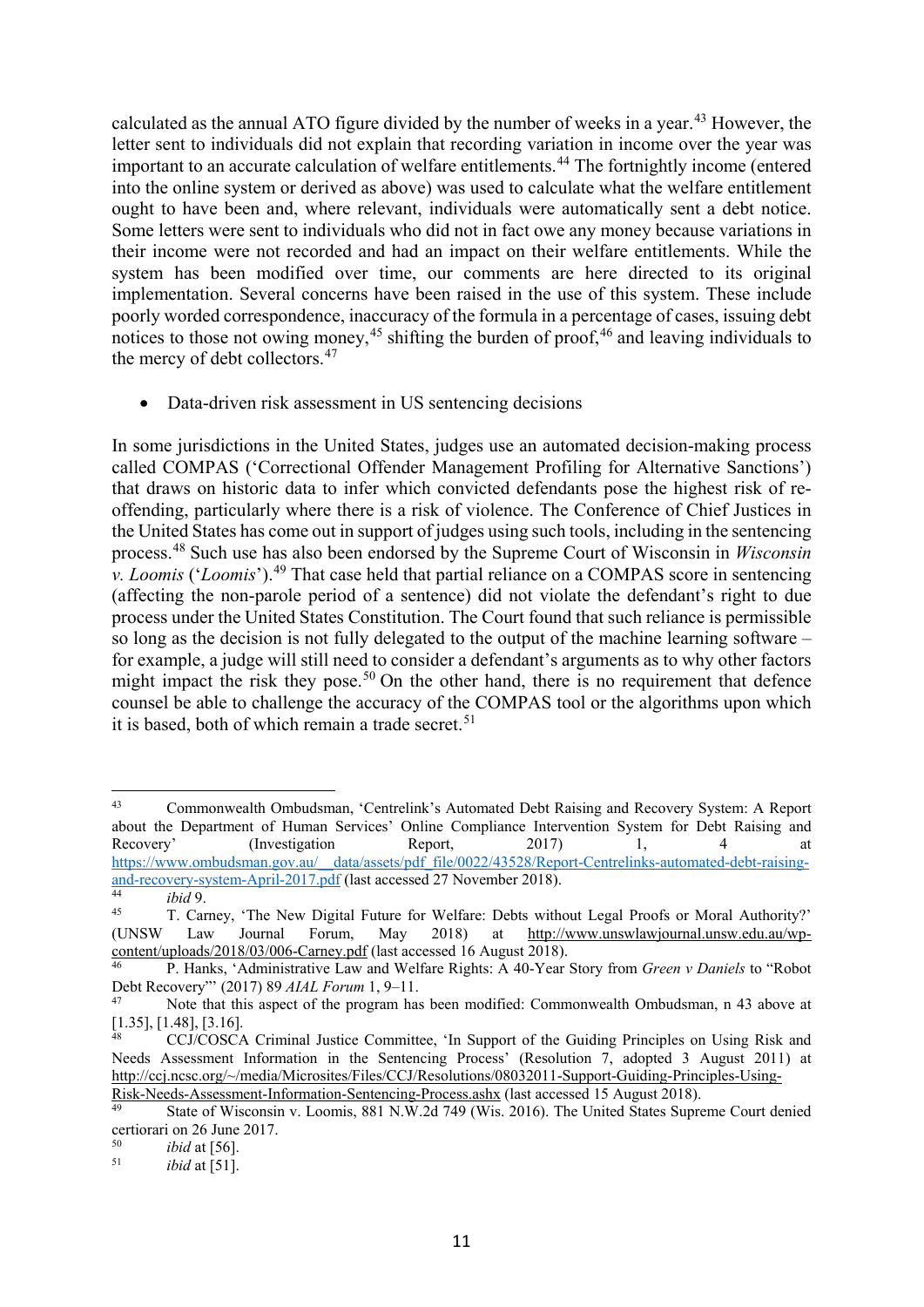<span id="page-11-7"></span>Risk assessment tools such as COMPAS distinguish among individuals based on a variety of characteristics. The full extent of these are not known given the proprietary nature of the software. Concerns have been raised that race has an impact on assessments. For example, a ProPublica investigation found that African Americans are more likely than whites to be given a false positive score by COMPAS.<sup>[52](#page-11-1)</sup> This is not necessarily because race is used as a variable in modelling relative dangerousness of the offender population; differential impact can result where race correlates with variables that are themselves correlated with risk classification. Differential outcomes can thus result where the data on which the system is trained is itself steeped in human biases.

While racial discrimination was not an issue in *Loomis*, gender discrimination was raised. Data on gender was included in the set on which the algorithm was trained, the reason being that rates of re-offending, particularly violent re-offending, differ statistically between men and women. The Supreme Court of Wisconsin held that this kind of differential treatment did not offend the defendant's due process right not to be sentenced based on his male sex. Its reason was that because men and women have different rates of recidivism, ignoring gender would 'provide less accurate results'. [53](#page-11-2) This highlights a fundamental question about the logic employed in drawing inferences using rules derived from historic data – if the goal is to maximise predictive accuracy, does it matter from a rule of law perspective whether individuals are classified differently based on inherent characteristics?

• Automated student welfare in Sweden

<span id="page-11-0"></span>The Swedish National Board of Student Finance (CSN) has been singled out by the Swedish government as a pioneer in the use of automated decision-making by public agencies.<sup>[54](#page-11-3)</sup> The CSN manages financial aid to students in Sweden for their living costs, which includes grants and various loans.<sup>[55](#page-11-4)</sup> The core target group of the CSN generally has high knowledge of, and access to, information technologies. The CSN automated rule-based decision-making system is mandated by national legislation, and the role of professional officers is to guide customers through the e-service in accordance with an ethical code.<sup>[56](#page-11-5)</sup> This ensures that the decisions are based on clear, public rules and a human confirms and takes responsibility for each decision.

The automated system is available both to potential applicants for student loans and grants (managed by a so-called 'out' unit), as well as those who are paying their loans back to the CSN (managed by the 'in' unit).<sup>[57](#page-11-6)</sup> Numerous e-services provided by CSN are partially or fully automated. For example, an e-service that allows people to apply for a reduction in repayments is used to support decision-making process (partial automation), while all the decisions on loan

<span id="page-11-1"></span> <sup>52</sup> J. Angwin et al, 'Machine Bias' (ProPublica, 23 May 2016) at https://www.propublica.org/article/machine-bias-risk-assessments-in-criminal-sentencing (last accessed  $16$  August 2018).

<span id="page-11-2"></span><sup>53</sup> *Loomis*, 881 N.W.2d at [77], [86].

<span id="page-11-3"></span><sup>54</sup> [Näringsdepartementet,](https://www.regeringen.se/tx/1291) Statens Offentliga Utredningar, 'En digital agenda i människans tjänst [A digital agenda in the service of people]' (Statens Offentliga Utredningar [Official Reports of the Swedish Government], Report no. SOU 2014:13, 2014) at https://www.regeringen.se/rattsliga-dokument/statens-offentliga-<br>utredningar/2014/03/sou-201413/ (last accessed 16 August 2018).

<span id="page-11-4"></span> $\frac{55}{20}$  See the website of the CSN, at<https://www.csn.se/languages/english.html> (last accessed 6 November  $2018$ ).

<span id="page-11-6"></span><span id="page-11-5"></span><sup>56</sup> E. Wihlborg, H. Larsson, and K. Hedström. '"The Computer Says No!" A Case Study on Automated Decision-Making in Public Authorities' (2016 49<sup>th</sup> Hawaii International Conference on System Sciences).<br><sup>57</sup> See the CSN website, n [55](#page-11-0) above.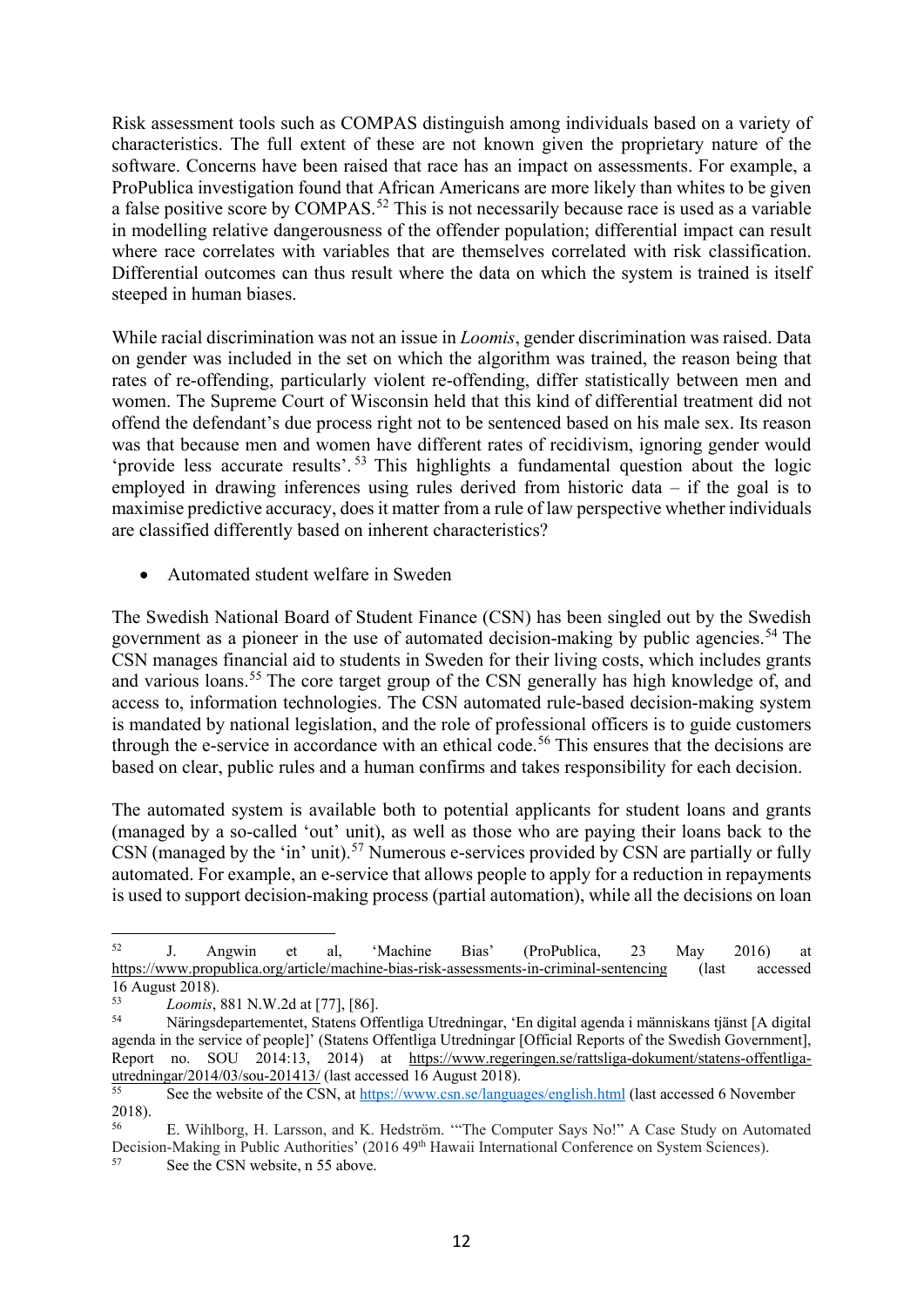re-payments based on income of the last two years are fully automated. The automated decision-making system combines data from CSN with publicly available information, including tax information (which is publicly available in Sweden).<sup>[58](#page-12-0)</sup> Whenever an individual applies for a reduction, an officer enters any relevant information into the system manually before letting the automated system take over again, meaning that the system is partially automated. While it is the system that 'makes' decisions, the officers are obliged by law to take responsibility for them and to communicate the decisions to the customers by editing the default formulation and signing it.

Social credit system in China

A fourth case study of automation is the Social Credit System (*shehui xinyong tixi* – 'SCS') developed by central government in China and implemented by 43 'demonstration cities' and districts at a local level.<sup>[59](#page-12-1)</sup> According to the government planning document that outlines the system, 'its inherent requirements are establishing the idea of a sincerity culture, and promoting honesty and traditional virtues, it uses encouragement for trustworthiness and constraints against untrustworthiness as incentive mechanisms, and its objective is raising the sincerity consciousness and credit levels of the entire society.'[60](#page-12-2) In accordance with such goals, the SCS provides rewards or punishments as feedback to individuals and companies, based not just on the lawfulness, but on the morality of their actions, covering economic, social and political conduct.<sup>[61](#page-12-3)</sup>

From a technological perspective, the SCS resembles a straightforward , pre-programmed rulebased system, however each of 43 'model cities' implement the programme differently. For example, under the Rongcheng City model,  $62$  everyone is assigned a base score of 1,000 points on a credit management system, which connects four governmental departments. Subsequent points are then added or deducted on the system by (human) government officials for specific behaviour, such as, for example, late payment of fines or traffic penalties. There are in total 150 categories of positive conduct leading to additional points on the system, and 570 categories of negative behaviour leading to point deductions for individuals. The implications of the SCS cover wide range of economic and social repercussions. For instance, those with low social credit rating scores may not be eligible for loans and certain jobs, could be being denied the ability to travel on planes or fast trains. In contrast, those with high scores enjoy

<span id="page-12-3"></span><sup>61</sup> For a detailed analysis of thinking and design process behind the SCS, see Creemers, n 59 above.

<span id="page-12-0"></span> <sup>58</sup> Swedish Tax Agency, 'Taxes in Sweden: An English Summary of Tax Statistical Yearbook of Sweden' (2016) at https://www.skatteverket.se/download/18.361dc8c15312eff6fd1f7cd/1467206001885/taxes-insweden-skv104-utgava16.pdf (last accessed 10 September 2018).

<span id="page-12-1"></span><sup>59</sup> A linguistic note made by Rogier Creemers is useful in this context: 'the Mandarin term "credit" (*xinyong*) carries a wider meaning than its English-language counterpart. It not only includes notions of financial ability to service debt, but is cognate with terms for sincerity, honesty, and integrity.': see R. Creemers, 'China's Social Credit System: An Evolving Practice of Control' (2018) at https://papers.ssrn.com/sol3/papers.cfm?abstract\_id=3175792 (last accessed 16 August 2018).

<span id="page-12-2"></span>R. Creemers (ed), 'Planning Outline for the Construction of a Social Credit System (2014–2020)' (Eng<br>of State Council Notice of 14 June 2014, 25 April 2015) at tr of State Council Notice of 14 June 2014, 25 April 2015) at https://chinacopyrightandmedia.wordpress.com/2014/06/14/planning-outline-for-the-construction-of-a-socialcredit-system-2014-2020/ (last accessed 16 August 2018).

<span id="page-12-4"></span>荣成: 建信用体系 创"示范城市 [Rongcheng: The Making of a Demonstration City for the Social Credit System] (新华社 [Xinhua News Agency], 13 July 2017) at http://xinhuarss.zhongguowangshi.com/13701/6003014383535113117/2049163.html (last accessed 10 September 2018).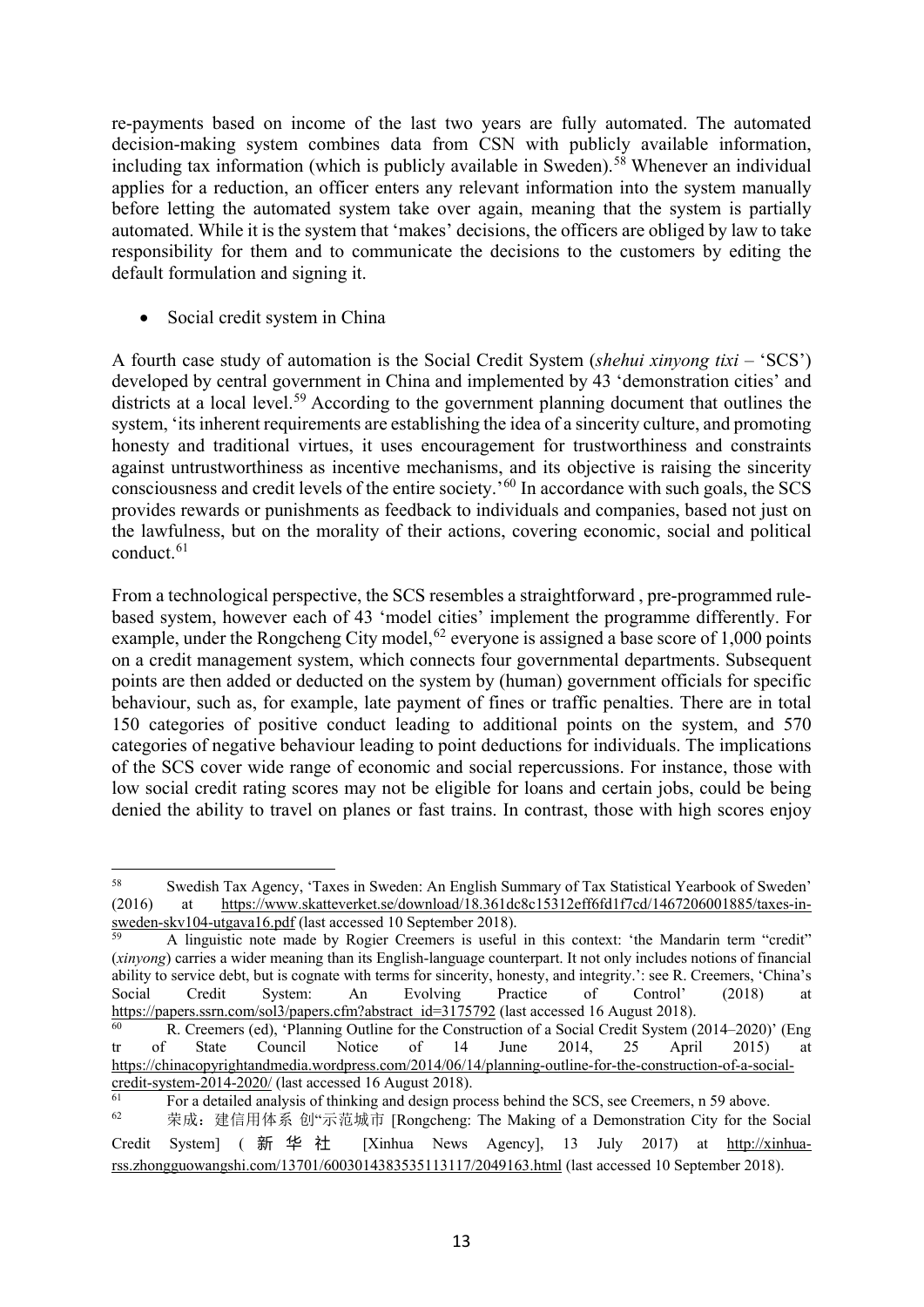benefits such as cheaper public transport, [free gym facilities](http://town.zjol.com.cn/cstts/201801/t20180110_6292357.shtml) and priority for waiting times in hospitals.

The SCS is still in its early stages and the Chinese government has been forming partnerships with private companies with sophisticated data analytics capacity. For example, the central government has been cooperating with Chinese tech giant Alibaba in a Sesame Credit system, which includes, among other things, an automated assessment of potential borrowers' social network contacts in calculating credit scores.<sup>[63](#page-13-0)</sup> This means that those with low-score friends or connections will see a negative impact on their own scores because of an automated assessment. [64](#page-13-1) Sesame Credit combines information from the Alibaba database with other personal information, such as individual browsing and transaction history online, tax information and traffic infringement history, to automatically the determine the trustworthiness of individuals.

## <span id="page-13-5"></span><span id="page-13-4"></span>**BENEFITS AND CHALLENGES TO THE RULE OF LAW**

## **Transparency and Accountability**

Automation offers many potential benefits in enhancing the transparency and accountability of governmental decision-making. Whereas a human may come up with justifications for a decision *ex post* that do not accurately represent why a decision was made,<sup>[65](#page-13-2)</sup> a rules-based system can explain precisely how every variable was set and why each conclusion was reached. It can report back to an affected individual that the reason they were ineligible for a benefit was that they did not meet a criterion that is a requirement of a legislative or operational rule that is pre-programmed into the logic of the system. It is important to note here that such feedback is not *necessarily* provided for rules-based expert systems. The designer decides what the output of the system will be and whether it will include reasons for its conclusions or decisions. In the case of robo-debt, individuals were not provided with clear information as to how the debts were calculated in general, or in their individual case. The opposite is true for the Swedish system, where decisions are made based on clear, public rules and a human confirms and takes responsibility for each decision.

To understand the barriers to transparency, it is helpful to understand Burrell's three 'forms of opacity'.[66](#page-13-3) The first form is intentional secrecy, which arises when techniques are treated as a trade or state secret, or when data used in the process contains personal information which cannot be released due to privacy or data protection laws. This form of opacity can apply to systems based on rule-based logic and systems that derive rules from data using techniques such as machine learning. In the case of the Chinese Social Credit system, only limited information is made public. For example, the details of the cooperation between the central government and the private sector in the Sesame Credit system are not clear. While it is known that the system will use machine learning and behavioural analytics in calculating credit

<span id="page-13-0"></span> <sup>63</sup> M. Hvistendahl, 'Inside China's Vast New Experment in Social Ranking' (*Wired*, 14 December 2017) a[t https://www.wired.com/story/age-of-social-credit/](https://www.wired.com/story/age-of-social-credit/) (last accessed 10 September 2018).

<span id="page-13-1"></span><sup>64</sup> R. Zhong and P. Mozur, 'Tech Giants Feel the Squeeze as Xi Jinping Tightens His Grip' (*New York Times* (online), 2 May 2018) at https://www.nytimes.com/2018/05/02/technology/china-xi-jinping-technologyinnovation.html (last accessed 10 September 2018).

<span id="page-13-2"></span><sup>65</sup> R.E. Nisbett and T. DeCamp Wilson, 'Telling More Than We Can Know: Verbal Reports on Mental Processes' (1977) 84 *Psychological Review* 231.

<span id="page-13-3"></span><sup>66</sup> J. Burrell, 'How the Machine "Thinks": Understanding Opacity in Machine Learning Algorithms' (2016) 3(1) *Big Data & Society* 1.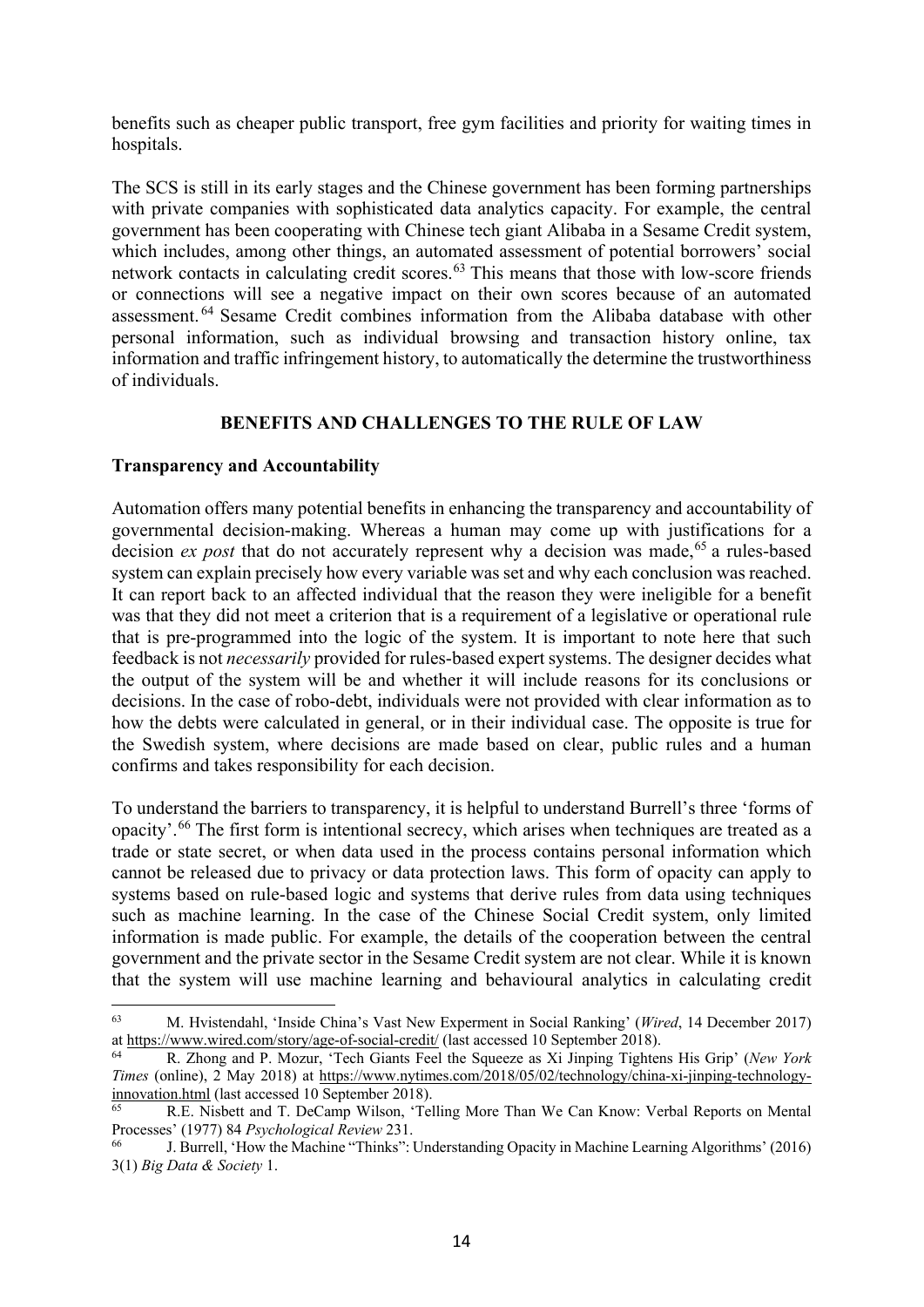scores, <sup>[67](#page-14-0)</sup> individuals have no means to know what information from their social network contacts was used or its precise impact on their scores.<sup>[68](#page-14-1)</sup>

A government agency may also outsource the building of or licence the use of an automated system and will then be bound by contractual terms that prevent further disclosure.<sup>[69](#page-14-2)</sup> In the case of COMPAS, Northpointe Inc (now 'equivant'),<sup>[70](#page-14-3)</sup> which built the tool, has not publicly disclosed its methods as it considers its algorithms trade secrets.<sup>[71](#page-14-4)</sup> While the risk assessment questionnaire and thus the input variables have been leaked,  $\frac{72}{1}$  $\frac{72}{1}$  $\frac{72}{1}$  there is insufficient information available about methods and datasets used in training. The lack of transparency was the focus of one of the concurring judgments in *Loomis*. [73](#page-14-6) Abrahamson J noted that 'this court's lack of understanding of COMPAS was a significant problem in the instant case' and that 'making a record, including a record explaining consideration of the evidence-based tools and the limitations and strengths thereof, is part of the long-standing, basic requirement that a circuit court explain its exercise of discretion at sentencing.'[74](#page-14-7) Such transparency and analysis of the tool itself would also, in her opinion, provide 'the public with a transparent and comprehensible explanation for the sentencing court's decision'.<sup>[75](#page-14-8)</sup> While trade secret rights may legitimately be claimed by private corporations, and enforced against contracting parties who agree to confidentiality provisions, there are important questions from the perspective of the rule of law about whether secret systems can be used in government decision-making in contexts that directly affect individuals. In at least some circumstances, rule of law considerations should favour open source software.

The second form of opacity identified by Burrell, again potentially relevant to both kinds of automation considered here, is technical illiteracy.<sup>[76](#page-14-9)</sup> Here, the barrier to greater transparency is that even if information about a system is provided (such as a technique used in training a machine learning algorithm or the formal rules used in an expert system), most people will not be able to extract useful knowledge from this. A system may accordingly be transparent to a technical expert, while remaining opaque to the majority of the governed, including those affected by particular decisions. Of course, those without specialist knowledge can consult those with it, just as those affected by badly drafted laws may need to consult with lawyers in order to understand their obligations. However, in some contexts, particularly where the consequences of a decision are severe, the lack of access to expert advice in understanding and challenging a decision effectively reduces the extent to which the decision itself can be described as transparent and accountable in practice.

<span id="page-14-0"></span> $\frac{67}{68}$  Hvistendahl, [n 63](#page-13-4) above.

<span id="page-14-1"></span> $^{68}$  Zhong and Mozur, n [64](#page-13-5) above.

<span id="page-14-2"></span>For a discussion of intellectual property rights limiting the transparency of algorithms, see G. Noto La Diega, 'Against the Dehumanisation of Decision-Making: Algorithmic Decisions at the Crossroads of Intellectual Property, Data Protection and Freedom of Information' (2018) 9 JIPITEC 3, 11–16. In the context of outsourcing, there are additional considerations (beyond non-transparency) that may have legal implications that are beyond the scope of this paper.<br> $\frac{70}{70}$   $\frac{1}{2}$   $\frac{1}{2}$ 

<span id="page-14-3"></span><sup>70</sup> 'Equivant' at http://www.equivant.com/ (last accessed 10 September 2018). 71 This is noted in *Loomis* n [49](#page-10-10) above, [144].

<span id="page-14-4"></span>

<span id="page-14-5"></span><sup>72</sup> See Angwin, n 52 above.<br>  $\frac{73}{74}$  *Loomis* n [49](#page-10-10) above.

<span id="page-14-6"></span>

<span id="page-14-7"></span><sup>74</sup> *ibid* at [133], [141].

<span id="page-14-8"></span> $^{75}$  *ibid* at [142].

<span id="page-14-9"></span>Burrell, n 66 above, 4.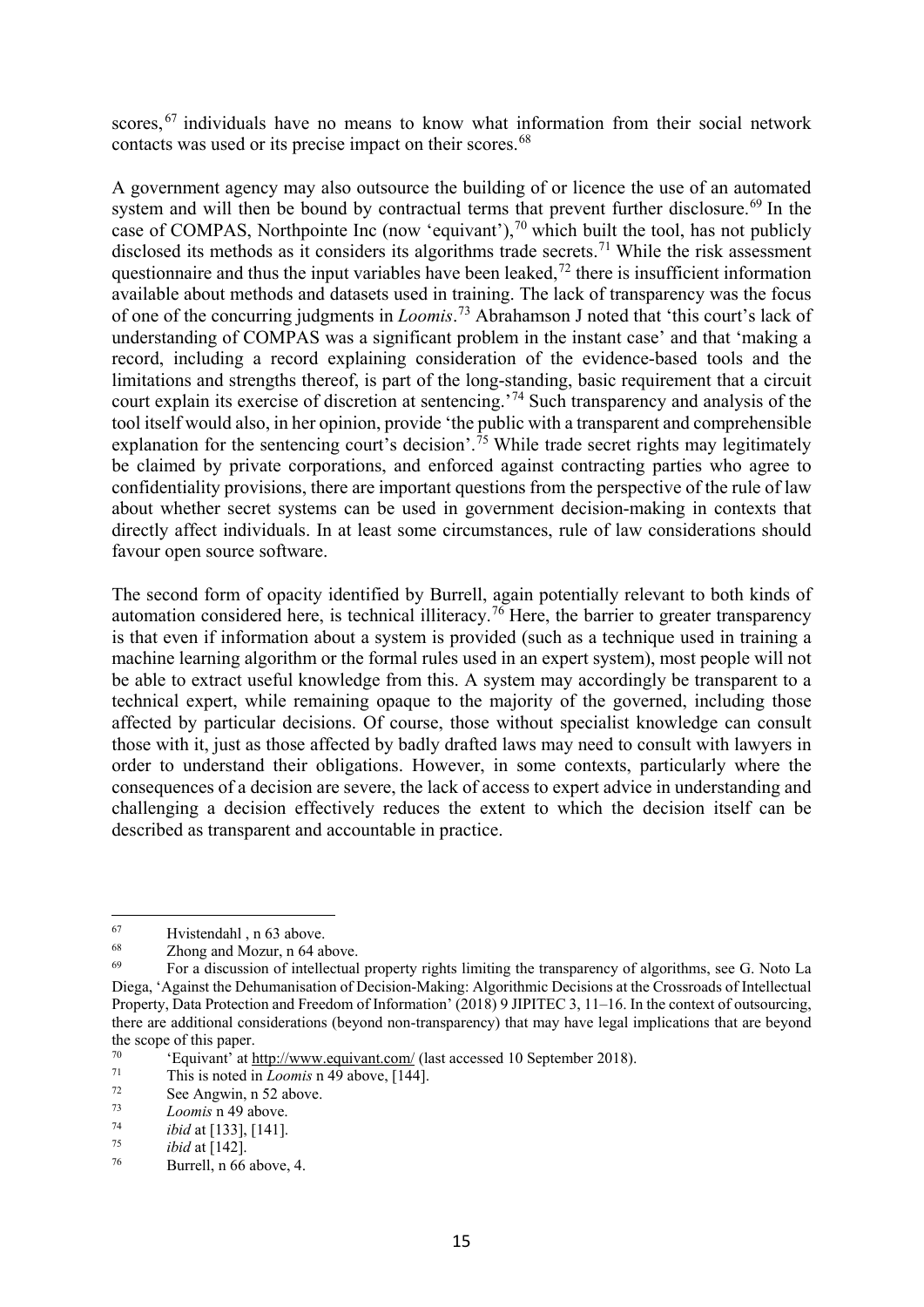The third form of opacity that Burrell describes relates specifically to machine learning and stems from the difficulty of understanding the action of a complex learning technique working on large volumes of data, even equipped with the relevant expertise.<sup>[77](#page-15-0)</sup> For example, the process through which a face is 'recognised' by an automated system may involve a complex combination of distal relationships, angles, colouring, shape and so forth, combined through a multi-layered neural network, each layer reflecting different combinations of multiple variables. Whereas the second form of opacity involved limitations of expertise, the third form of opacity recognises human limitations in truly understanding or explaining the operation of complex systems. Because humans reason differently to machines, they cannot always interpret the interactions among data and algorithms, even if suitably trained. This suggests that the transparency necessary for the rule of law may decrease over time as machine learning systems become more complex.

There are some possible and partial solutions to this challenge. Some researchers are working on 'explainable AI', also known as XAI, which can explain machine learning inferences in terms that can be understood by humans.<sup>[78](#page-15-1)</sup> It is also possible to disclose key information about a machine learning system, such as the datasets that were used in training the system and the technique that was used. Machine learning systems can also be made transparent as to aspects of their operation. Evaluations and testing can be used to ensure that systems satisfy stated requirements, whether based on predictive accuracy or equal treatment of groups. In other words, the use of automation can be justified or explained by a decision-maker based on its empirically observed properties rather than on its inputs and methods. For example, if one has a question about an algorithmic process, such as whether it discriminates against a group, one can use tools that test for this without disclosing algorithmic methods or data sources more broadly.<sup>[79](#page-15-2)</sup> This qualified transparency can at least ensure that outputs are accountable along particular dimensions (such as compliance with equality standards).

<span id="page-15-3"></span>However, some machine learning techniques cannot be rendered transparent, either generally, in particular circumstances or to particular people. The three challenges identified by Burrell, taken together, mean that it will rarely be possible for public transparency as to the full operation of a machine learning process, including understanding reasons for the decision, understanding limitations in the dataset used in training (including systemic biases in the raw or 'cleaned' data), and accessing the source code of the machine learning process. In some cases, it may be sufficient that particular information about an algorithm (its equal treatment of different groups, for example) is rendered transparent through evaluation and testing. However, there are circumstances where qualified or limited transparency may be insufficient from a rule of law perspective. The use of the COMPAS system in sentencing, which ultimately impacts on individual liberty, is an example of a situation where a high degree of transparency is needed to comply with rule of law values.

An alternative solution lies in the fact that decision-making systems only need to be transparent and accountable *as a whole*, which does not necessarily imply visibility of the entire operation

<span id="page-15-1"></span><sup>78</sup> For example, there is an XAI program at the Defence Advanced Research Projects Agency in the US that aims to develop machine learning systems that 'will have the ability to explain their rationale, characterise their strengths and weaknesses, and convey an understanding of how they will behave in the future.': D. Gunning, 'Explainable Artificial Intelligence (XAI)' (Defense Advanced Research Projects Agency Project Information) at https://www.darpa.mil/program/explainable-artificial-intelligence (last accessed 16 August 2018).

<span id="page-15-0"></span> <sup>77</sup> *ibid* 5, 10.

<span id="page-15-2"></span><sup>79</sup> J.A. Kroll et al, 'Accountable Algorithms' (2017) 165 *University of Pennsylvania Law Review* 633.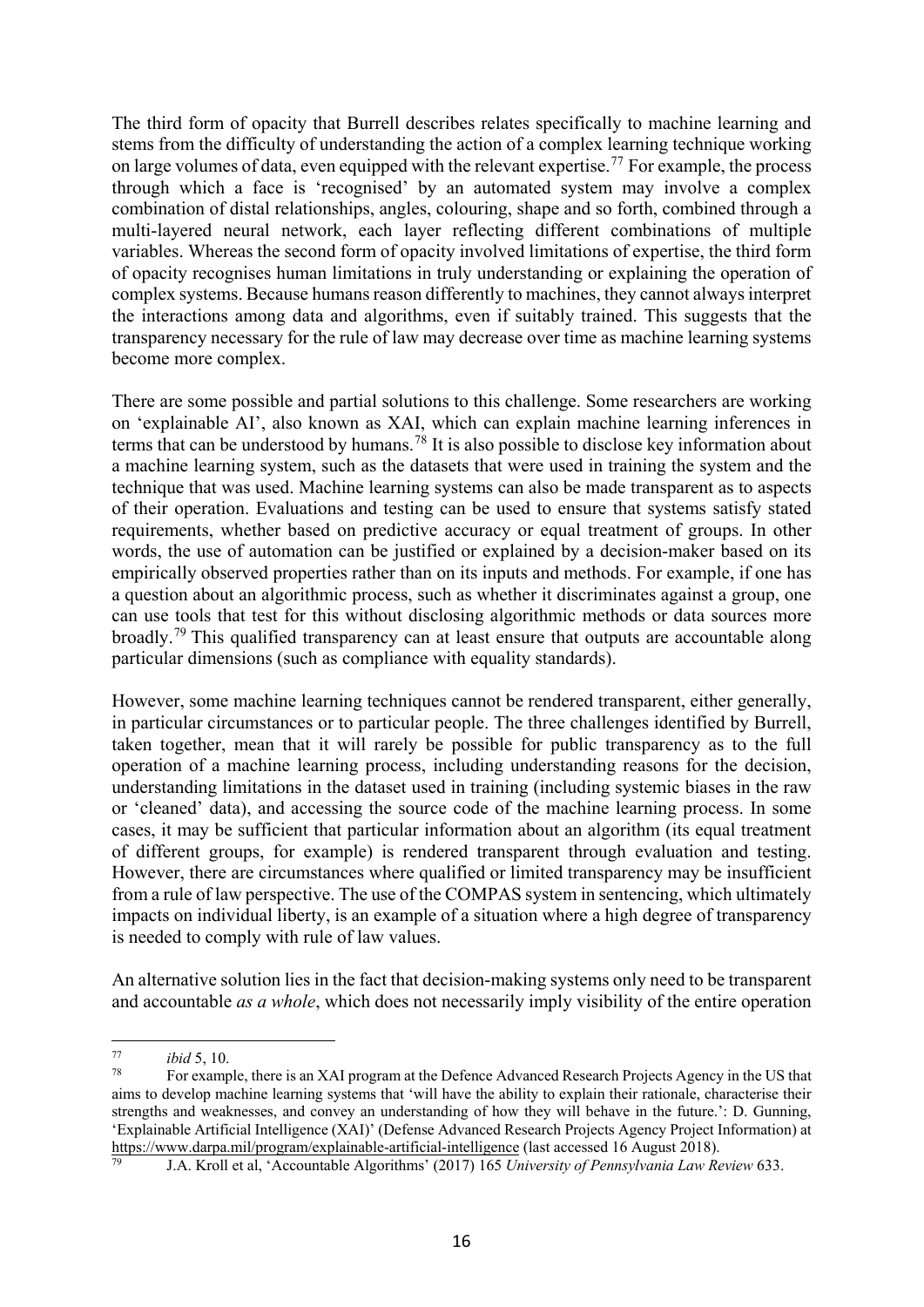of automated components of that system. For example, in the Swedish student welfare example and elsewhere, $80$  a human remains accountable for the decision, even though the logic itself is first run through an automated system. Ultimately, the success of this strategy depends on its implementation. If the human can be called on to provide independent reasons for the decision, so that the automated system is essentially a first draft, then the decision-making system as a whole is as accountable and transparent as it would have been in the absence of decisionsupport software. If, however, the human can rely on the output of the system as all or part of their reason for decision, then accountability for the decision remains flawed despite assurances. This goes back to the question of the degree of automation in the decision-making process and the influence of outputs over the ultimate decision. A decision-making system as a whole can be made transparent and accountable by marginalising automated components (at the cost of efficiency and other benefits) and ensuring human accountability in the traditional way or by rendering transparent and accountable those automated components.

As is evident from above, the degree of transparency inherent in an automated system is a question of human design choices. The system designer can choose what information about the decision-making process to output. And the bureaucracy determines the role of the automated system within the broader context of decision-making. While some methods are more difficult to render transparent, it is the choice of the designer as to whether such methods are used at all in particular systems. There are constraints – as Burrell points out, machine learning tools are often opaque whether due to deliberate policy (of government or a private contractor), lack of expertise in the community, or complexity of the method selected. This means that there may be compromises needed between transparency and choice of software or tool. The best predictor may not be the most transparent or may be difficult to situate in a system of accountability.

Thus, where decisions are fully or partially automated, the transparency and accountability of outputs hinges on the accountability of those designing the system *for* the transparency and accountability of the decision-making system itself. Indeed, a similar point is true for all rule of law values. They are unlikely to be found in decision-making and decision-support systems by accident. Those designing systems should be required to design them in ways consistent with the rule of law (including the criteria analysed here) and be able to give an account of how this has been done.

Many of the humans involved in designing systems and setting relevant parameters are data scientists, computer scientists and engineers. Professionally, there has been a move to the development of standards, frameworks and guidelines to ensure that decision-making and decision-support systems are *ethical*. [81](#page-16-1) This suggests another potential way forward for the rule of law, writing it into the language of technical specifications for decision-making and decision-support systems deployed by government. Designers could then be made accountable for meeting those standards, whether contractually, professionally or through regulation. The challenge of converting an essentially contested concept into technical specifications (in one or multiple versions) would not be an easy one, and we do not attempt it here.

-

<span id="page-16-1"></span><span id="page-16-0"></span><sup>81</sup> For example, the Artificial Intelligence, Ethics and Society (AIES) conference, the IEEE's (Institute of Electrical and Electronics Engineers) Global Initiative on Ethics of Autonomous and Intelligent Systems, the International Standards Organisation's JTC1/SC42 standardisation program, and the 'Artificial Intelligence Roadmap and Ethics Framework' project at Australia's Data61,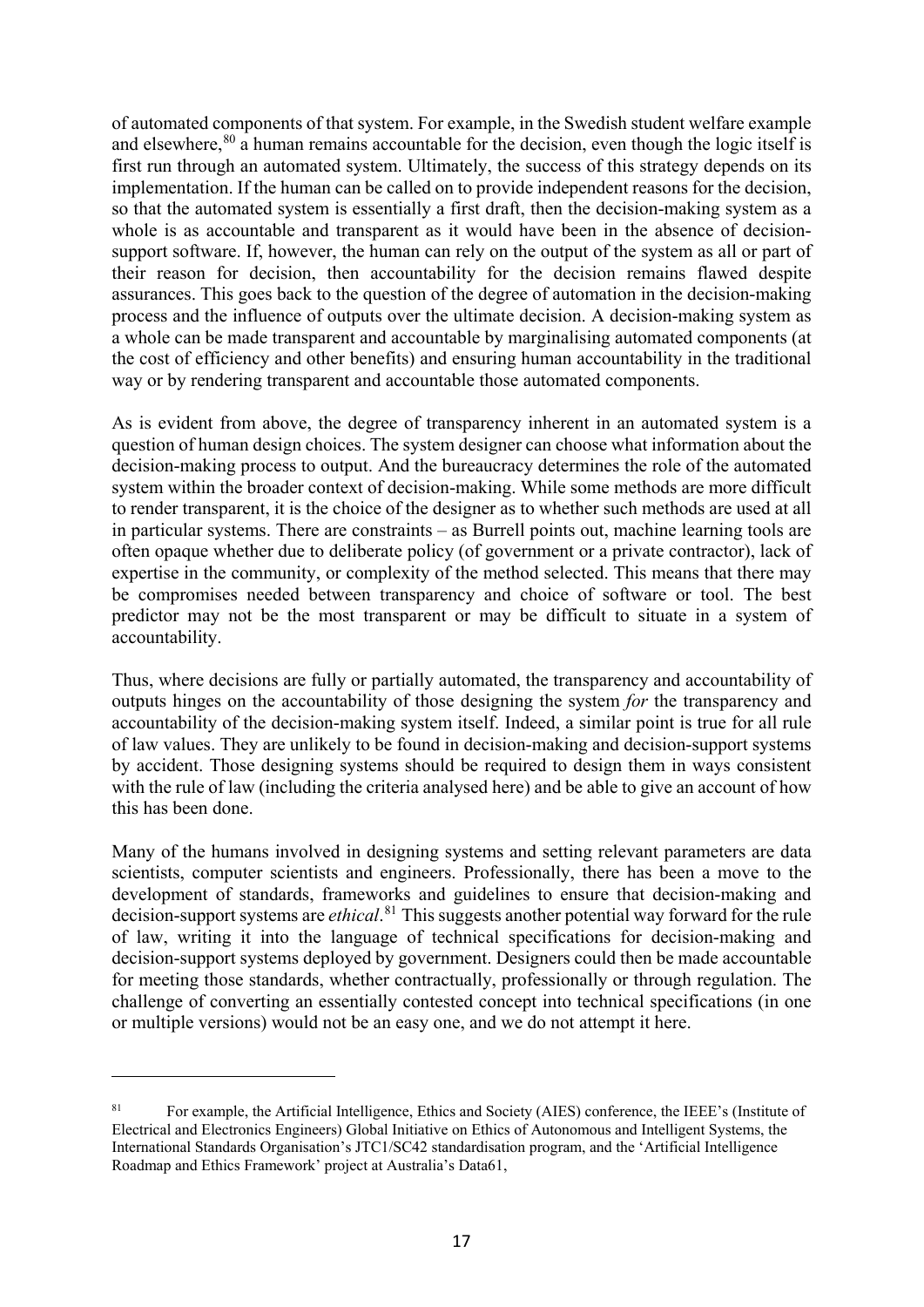However it is achieved, the need for greater transparency about automated decision-making software, its development, and the assumptions embedded, as well as the weighting of different variables by such systems, is one of the most frequently emphasised issues by both technical and legal experts.<sup>[82](#page-17-0)</sup> It is also crucial from the perspective of the rule of law. Firstly, it could lead to greater understanding of these systems, the values underlying them and their operation, thus revealing what is now obscure. More transparency would also allow affected individuals to challenge such decision-making system, because information about the variables, inputs and outputs would be available.<sup>[83](#page-17-1)</sup> For example, Citron and Pasquale have developed a concept of 'technological due process', which would enable individuals to challenge automated decisions made about them.<sup>[84](#page-17-2)</sup> In particular, they argue that people should have a 'right to inspect, correct, and dispute inaccurate data and to know the sources (furnishers) of the data.'[85](#page-17-3) Furthermore, they argue that an algorithm that generates a score from this data needs to be publicly accessible – rather than secret – so that each process can be inspected. Finally, they emphasise that policymakers need to ensure that a score is fair, accurate, and replicable.<sup>[86](#page-17-4)</sup>

Where full transparency is not possible and is reasonably overtaken by other considerations, the accountability of the decision-making process as a whole still needs to be ensured. Qualified transparency can play a role – even a complex machine learning system can be evaluated and tested so that the impact of particular variables on outputs is measured. Differential impact on traditionally marginalised groups should be something that is tested before implementing an automated system, and sufficient access to the system should be faciliated to enable further testing.  $8^7$  However, where automated components of systems cannot be made transparent, accountability needs to be assured by humans. Ensuring a human is responsible for independently justifying the decision and that humans are involved in appeal processes, as is the case is Sweden, is one way in which accountability can be preserved. In these situations, it will be important to ensure that such humans feel able to act independently of the outputs of the automated system. Finally, it may be the case that, because of the inherent opacity, certain decision-making by the governments should not be delegated to software with particular characteristics. For example, to remain in line with transparency and accountability values that form part of the rule of law, criminal sentencing should not be fully or partially delegated to a system whose logic cannot be rendered transparent and comprehensible to defendants and their representatives. This ensures that factors that ought to be irrelevant in the sentencing process remain so.

## **Predictability and consistency**

Automation can also improve the predictability and consistency of government decisionmaking. Unlike humans, computer systems cannot act with wanton disregard for the rules with which they are programmed. They can be programmed to act probabilistically, tossing a virtual coin to decide whether a decision is made in an applicant's favour, but such deliberate

<span id="page-17-0"></span><sup>&</sup>lt;sup>82</sup> A.M. Carlson, 'The Need for Transparency in the Age of Predictive Sentencing Algorithms' (2017) 103 *Iowa Law Review* 303; N. Diakopoulos, 'We Need to Know the Algorithms the Government Uses to Make Important Decisions About Us' (*The Conversation*, 24 May 2016) at http://theconversation.com/we-need-toknow-the-algorithms-the-government-uses-to-make-important-decisions-about-us-57869 (last accessed 16 August 2018).

<span id="page-17-1"></span><sup>&</sup>lt;sup>83</sup> See Starr, n 80 above.<br><sup>84</sup> DK Citron and E Pa

<span id="page-17-2"></span><sup>84</sup> D.K. Citron and F. Pasquale, 'The Scored Society: Due Process for Automated Predictions' (2014) 90 *Washington University Law Review* 1, 20.

<span id="page-17-3"></span> $\begin{array}{cc}\n 85 \quad \text{ibid.} \\
 86 \quad \text{ibid.}\n \end{array}$ 

<span id="page-17-4"></span> $\frac{86}{87}$  *ibid* 22.

<span id="page-17-5"></span>Kroll et al, n [79](#page-15-3) above. See also Citron and Pasquale, n 84 above, 25.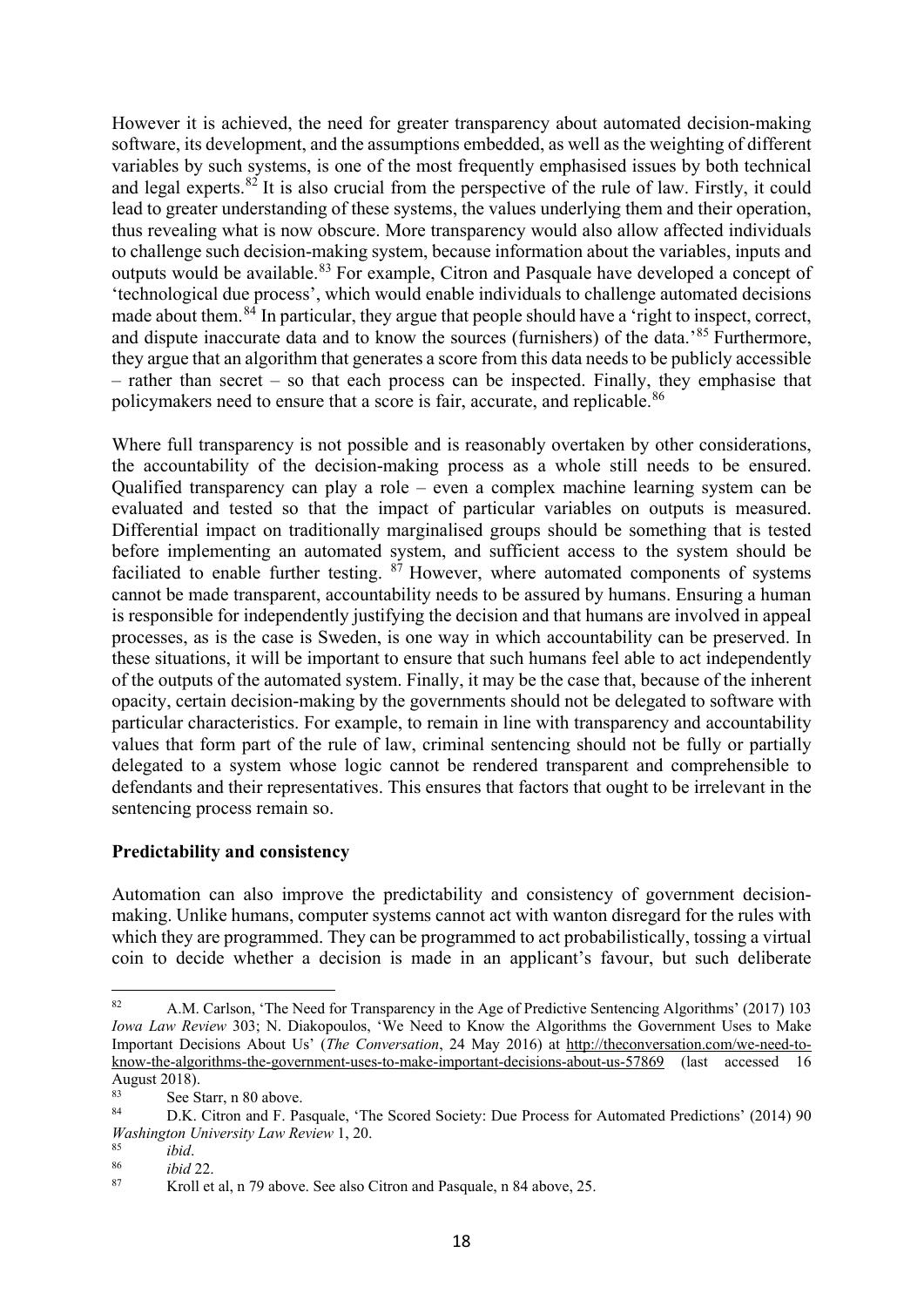arbitrariness does not arise in any of our examples. Instead, it is generally reserved for situations where a social consensus supports randomisation as the only fair means of allocation (as with issuing limited tickets for an event or determining lottery winners).

As such, the systems in our examples generally enhance the predictability and consistency of decision-making, even where they are otherwise problematic. The social credit system in China works as a tool of social control *because* people can predict the consequences of engaging in particular activities that the government wishes to discourage. Australia's robo-debt program and Sweden's social welfare system perform the same calculation for everyone.

However, automation also poses many challenges for the rule of law principles of predictability and consistency. A first challenge arises when the rule that is applied in an automated decisionmaking process does not correspond with statutory or common law requirements. The inconsistency in such case is not in the application of the rule in different cases, but between the rule as formulated and the rule as applied in every case. An example of such inconsistency is robo-debt. The formula failed to produce the legally correct result for many people.<sup>[88](#page-18-0)</sup> This is not necessarily a problem where people are given the opportunity to correct matters, as is evident from the Department's defence of its position:

Initial notices request information to explain differences in earned income between the Australian Taxation Office and Centrelink records. These result in a debt in 80 per cent of cases. The remaining 20 per cent are instances where people have explained the difference and don't owe any money following assessment of this updated information. This is how the system is designed to work, in line with the legal requirements of welfare recipients to report all changes in circumstances and the department's obligation to protect government outlay.[89](#page-18-1)

The problem was not that there was an error rate, which also exists for decisions made by humans, but that the processes in place to manage the error were insufficient. There was no human checking of the decision to issue a debt notice. The notice itself was also presented to individuals as a fait accompli, with some individuals not receiving earlier communications due to address errors.<sup>[90](#page-18-2)</sup> The online portal in place to deal with challenges to debt notices was also hard to use,  $91$  with human alternatives inadequate to meet the demand.  $92$  The rate of errors also potentially exceeded the capacity of institutions designed to deal with appeals. This compares unfavourably with the automated Swedish system, where humans edit and take responsibility for each decision, with usual processes in place for appeal.<sup>[93](#page-18-5)</sup> The result in Australia is a far higher likelihood that the law is being misapplied in ways that are unpredictable and inconsistent.

<span id="page-18-0"></span><sup>&</sup>lt;sup>88</sup> There is some dispute about the rate of error and how these should be characterised. Approximately 20 per cent of people who received debt notices succeeded in providing additional information that demonstrated that no debt was owed: Senate Community Affairs References Committee, Parliament of Australia, *Design, Scope, Cost-Benefit Analysis, Contracts Awarded and Implementation Associated with the Better Management of the Social Welfare System Initiative* (2017) at [2.88].

<span id="page-18-1"></span> $\frac{89}{90}$  *ibid* at [2.89].

<span id="page-18-2"></span><sup>&</sup>lt;sup>90</sup> *ibid* at [3.61].

<span id="page-18-3"></span><sup>&</sup>lt;sup>91</sup> *ibid* at [2.110].<br><sup>92</sup> *ibid* at [3.08]

<span id="page-18-4"></span><sup>92</sup> *ibid* at [3.98], [3.106], [3.107], [3.119].

<span id="page-18-5"></span>CSN decisions can be appealed to the National Board of Appeal for Student Aid (Överklagandenämnden för studiestöd, 'OKS'), see OKS website at<https://oks.se/> (last accessed 6 November 2018).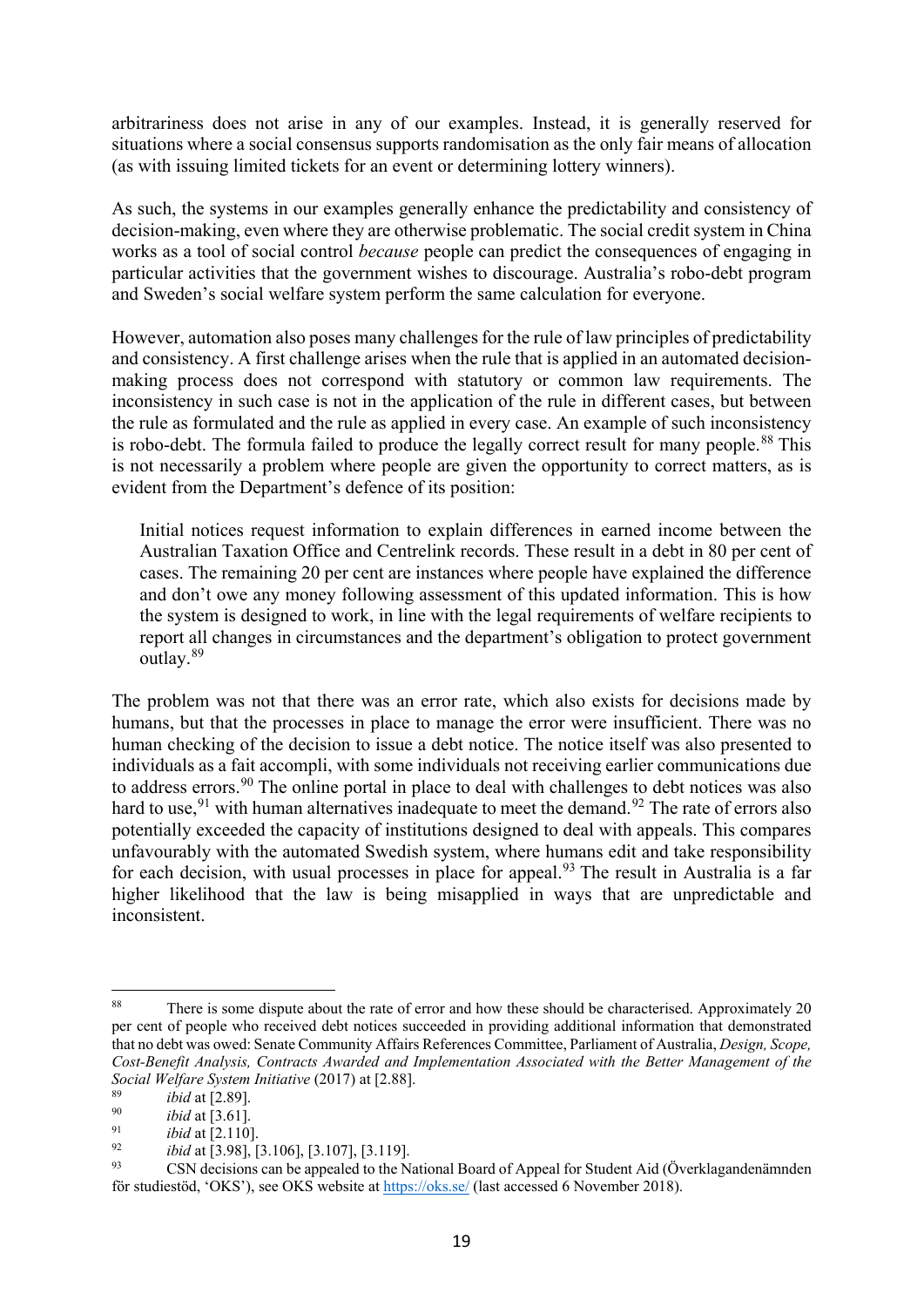When moving from pre-programmed rules to rules derived from data (for example, through supervised machine learning), the predictability and consistency of decision-making may be reduced. This is not because the computers are acting contrary to programming but because, like human children who 'learn', it is hard to predict the outcomes in advance and behaviour will change as 'learning' continues. Consider what is known about the COMPAS tool (which is limited due to the transparency issues discussed above). Those developing the tool did not necessarily know in advance what criteria would be found to correlate, alone or in combination, with particular behaviours (such as reoffending). The rules allocating scores to individuals were derived, likely through a supervised machine learning process, from a large set of data (namely data recording historic re-offending behaviour). The behaviour of the system is thus difficult, and sometimes impossible, for a human to predict in advance.

Machine learning raises another issue for predictability and consistency because it continues to 'learn' from new data fed into it over time. If it gives a low score to an individual, thereby contributing to a decision to grant parole, but the individual reoffends, that will be fed back into the algorithm in order to improve its predictive accuracy over time. In that way, a new individual who was relevantly 'like' the earlier false negative will have a different outcome, namely a higher risk score and lower chance of parole. This means that the system treats identitically situated individuals differently over time which, as discussed below, is a problem not only for consistency but also for equality before the law.

<span id="page-19-3"></span>Further, there are differences in how judges and risk assessment tools assess the risk of reoffending. While the information that judges can consider for sentencing is not generally restricted by traditional evidentiary rules and can include factors about defendants' personal and criminal history,<sup>[94](#page-19-0)</sup> the process of sentencing itself must satisfy the natural justice or due process requirements.[95](#page-19-1) Accordingly, judges are unlikely to make sentencing decisions that hinge on inherent characteristics of defendants, such as whether their parents are divorced.<sup>[96](#page-19-2)</sup> The fact that COMPAS relies on variables that would not have been considered relevant by a human judge creates an inconsistency between decisions made by judges under the law and decisions suggested by algorithmic inferencing. The lack of transparency about the data relied on in the machine learning process in a particular case, as well as opacity of the algorithm itself, makes it more difficult for judges to adjust their expectations of the tool to ensure appropriate use.

Automation can improve the predictability and consistency of decision-making by removing the arbitrariness for which humans are well known. However, the benefits can only be realised if the automation process is sufficiently transparent, if it is property evaluated (for accuracy and for consistency with legal requirements), and if appropriate measures are put in place to manage foreseeable errors. Such measures should include human checking of outputs, clear

<span id="page-19-0"></span><sup>&</sup>lt;sup>94</sup> In the US, the Federal Rules of Evidence (FRE) generally do not apply at sentencing, see, eg, Federal Rules of Evidence r 1101(d)(3) (2015) at http://federalevidence.com/rules-of-evidence#Rule1101 (last accessed 10 September 2018). For a detailed discussion of the US sentencing, see D. Young, 'Fact-Finding at Federal Sentencing: Why the Guidelines Should Meet the Rules' (1993) 79 *Cornell Law Review* 299.

<span id="page-19-1"></span><sup>95</sup> In the US, this has been recognised by the US Supreme Court in Gardner v. Florida, 430 U.S. 349, 359 (1977) (noting that '[t]he defendant has a legitimate interest in the character of the procedure which leads to the imposition of sentence even if he may have no right to object to a particular result of the sentencing process.'). J. Angwin, 'Sample-COMPAS-Risk-Assessment-COMPAS-"CORE" at

<span id="page-19-2"></span>https://www.documentcloud.org/documents/2702103-Sample-Risk-Assessment-COMPAS-CORE.html (last accessed 16 August 2018), showing the question 'If you lived with both parents and they later separated, how old were you at the time?'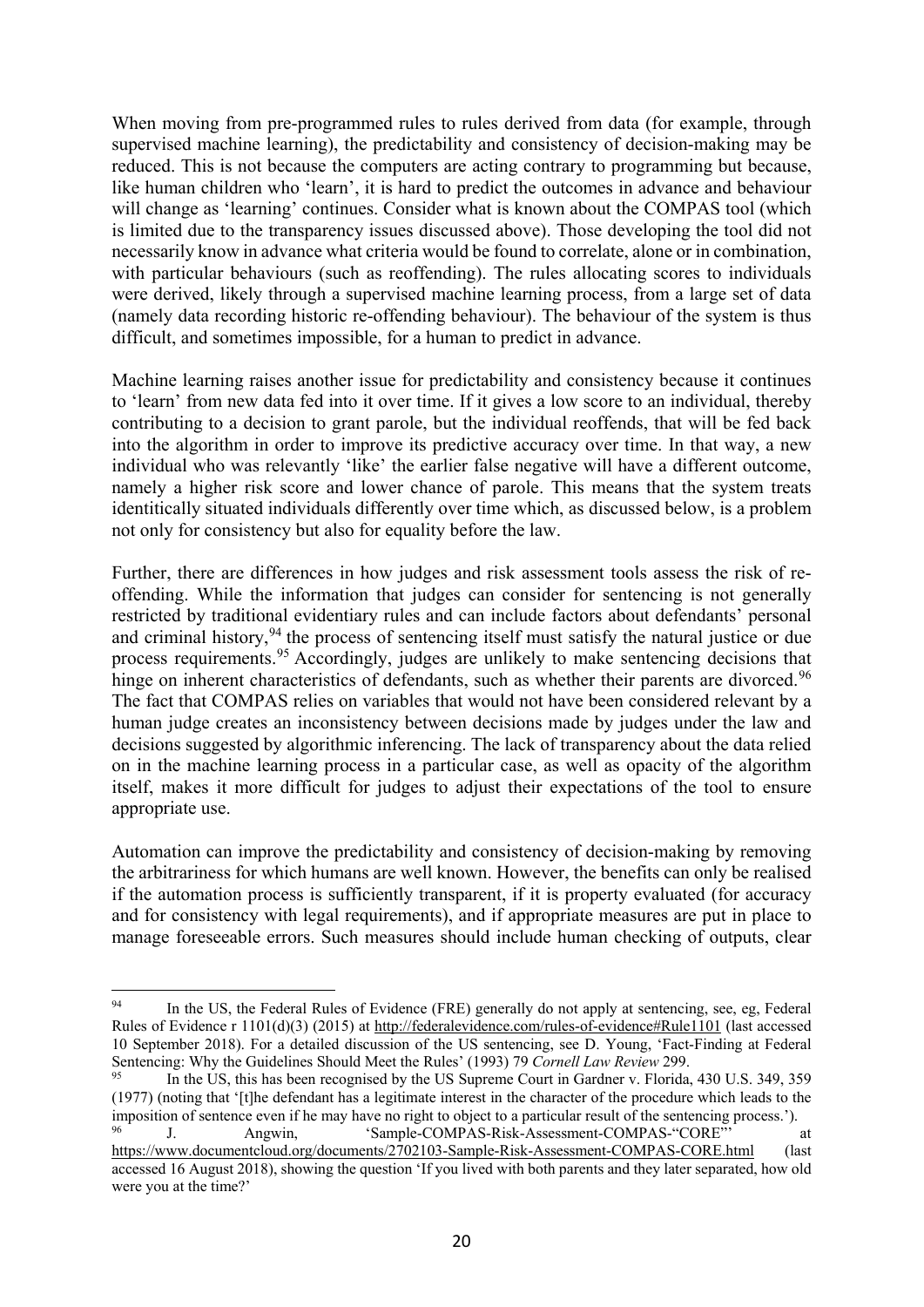explanation as to the potential for error and the circumstances in which error can arise, and a transparent and sufficiently resourced process for appeals. These are all questions of design.

Automation according to human-crafted rules (derived from statute or judge-made law) can ensure that the correct decision is made every time and can overcome issues with human error and corruption. Rules derived from data raises more complex challenges, particularly in ensuring predictability and consistency with the 'law on the books.' Supervised machine learning and other iterative systems also struggle with consistency over time. However, these are matters that can be controlled from the perspective of predictability and consistency, in the first case through design of the system as well as independent testing and evaluation, and in the latter by moderating continual learning. Hence, a system that combines both types of automation by using explicit programming to automate the application of a fixed rule (originally derived from data, for example through machine learning) can ensure consistency over time. Automation *can* thus prove beneficial for predictability and consistency, although the evidence suggests that may not be achieved in practice.

## **Equality before the law**

Automation can enhance the principle of equality before the law by reducing arbitrariness in the application of law, removing bias and eliminating corruption. For instance, automation in China's social credit system could, through the use of cameras and face recognition technology, be deployed to ensure consequences apply to everyone who breaches certain rules (such as jaywalking or parking illegally) without exception. By contrast, without such automation, systems in place for minor infringements of this kind require a person to be 'caught', with the severity of the penalty often depending on the discretion and 'generosity' of the officials in question. Moreover, the enhanced consistency discussed above, particularly of the expert systems, such as the Swedish welfare or robo-debt, that give the same answer when presented with the same inputs, helps to ensure that similarly situated individuals are treated equally. These examples demonstrate how certain kinds of automation can remove the capacity for biased humans to discriminate against unfavoured groups. A properly designed system could do so by eliminating both conscious and unconscious bias by only applying criteria that are truly relevant to making the decision.

The benefits that automation can provide to equality before the law are however qualified by two main interrelated challenges. First, automation in government decision-making might compromise due process rights and the extent to which the laws apply to all equally; and second, it might undermine the extent to which people, irrespective of their status, have equal access to rights in the law. [97](#page-20-0)

<span id="page-20-1"></span><span id="page-20-0"></span><sup>&</sup>lt;sup>97</sup> Interestingly, these concerns were also raised during the so-called selective incapacitation movement in the 1980s. Incapacitation theory sought to reduce crime rates by making offenders incapable of re-offending. As D.L. Kehl, P. Guo and S.A. Kessler explain, 'Selective incapacitation theory was based on the premise that the justice system should seek to identify, or "select," a sub-set of individuals who are particularly prone to violence or recidivism—colloquially known as 'career criminals'—and incapacitate them by keeping them in prison for longer periods of time': 'Algorithms in the Criminal Justice System: Assessing the Use of Risk Assessments in Sentencing' (Harvard Law School Student Paper, Responsive Communities Initiative, Berkman Klein Center for Internet & Society, July 2017) 3 at <http://nrs.harvard.edu/urn-3:HUL.InstRepos:33746041> (last accessed 16 August 2018). See also 'Selective Incapacitation: Reducing Crime Through Predictions of Recidivism' (1982) 96 *Harvard Law Review* 511; T. Mathiesen, 'Selective Incapacitation Revisited' (1998) 22 *Law and Human Behaviour* 455.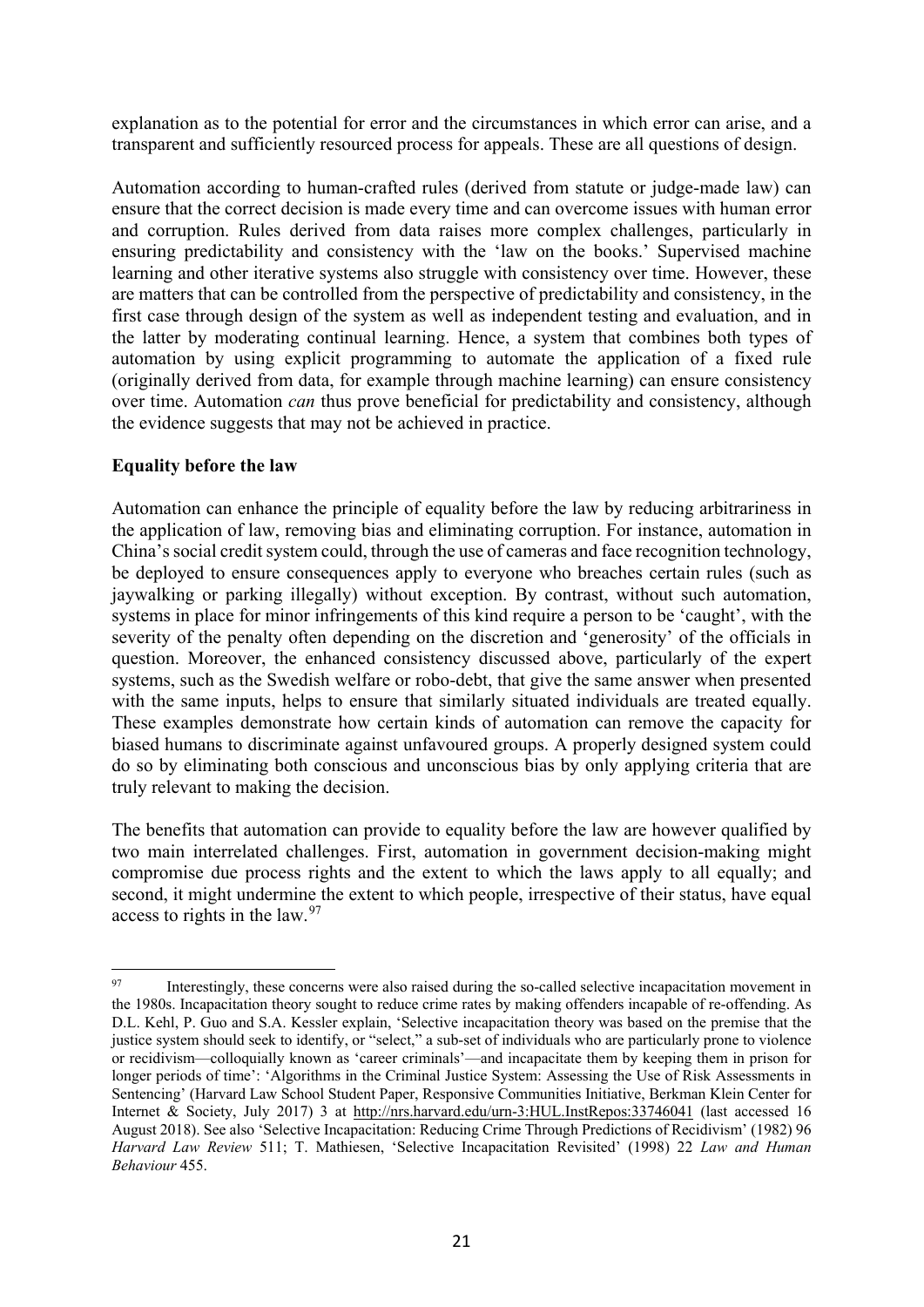Firstly, automation can compromise individual due process rights because it may undermine the ability of that person to influence or challenge a decision affecting them. This may be, for example, because they are unable to access or determine the correctness of key information used to make that decision. For instance, in robo-debt, the right to review and rectify information was undermined because the letter sent to individuals by the government did not explain the importance of the income variation over the year for an accurate calculation of welfare entitlements.<sup>[98](#page-21-0)</sup> Issuing debt notices for money not owed to a subgroup of welfare recipients without providing them with a genuine opportunity to correct the erroneous data held on them effectively denied them due process rights and hence equal treatment under the law.

By contrast, the involvement of a case officer in the Swedish student welfare example enables explanation of the process and provides an immediate opportunity for those affected to rectify information or exercise a right of review. Moreover, the process is strengthened by a relatively straightforward appeal procedure to challenge the CSN decisions.<sup>[99](#page-21-1)</sup> For example, a student who had been prevented from joining the job market due to their disability had the initial CSN decision reversed after examination by the Swedish National Board of Appeal for Student Aid.[100](#page-21-2) Decisions by the Board which are deemed to be of fundamental importance and in the public interest are available on its website.<sup>[101](#page-21-3)</sup>

Similarly, under Shanghai Municipality SCS model, individuals have a right to know about the collection and use of their social credit information and can access and challenge the information contained in their credit reports. [102](#page-21-4) The municipal Public Credit Information services centre will determine whether to rectify the information within five working days of receiving the objection materials. These rights were tested in practice by Chinese citizen Liu Hu, who was blacklisted on the SCS and unable to book plane ticket after he accidentally transferred the payment for a fine to a wrong account.[103](#page-21-5) After a court learned that Liu Hu made an honest mistake, the information on his social credit report was rectified.

In the case of machine learning employed in government decision-making, lack of transparency, which is common for the reasons discussed above, is the primary reason why due process rights are compromised. In *Loomis*, the Supreme Court of Wisconsin held that due process was preserved because a COMPAS score was only one among many other factors to be considered by the judge.<sup>[104](#page-21-6)</sup> However, it is difficult to determine how far along the spectrum

<span id="page-21-0"></span><sup>&</sup>lt;sup>98</sup> Kehl, Guo and Kessler, n [97](#page-20-1) above, 9.<br> $\frac{99}{2}$  CSN decisions can be appealed to the N

<span id="page-21-1"></span>CSN decisions can be appealed to the National Board of Appeal for Student Aid (Överklagandenämnden för studiestöd, 'OKS'), see OKS website at<https://oks.se/> (last accessed 6 November 2018).

<span id="page-21-2"></span><sup>100</sup> The Swedish National Board of Appeal for Student Aid, Dnr: 2014-03172, available a[t https://oks.se/wp](https://oks.se/wp-content/uploads/2016/03/2014-03172.pdf)content/uploads/2016/03/2014-03172.pdf (last accessed 6 November 2018).<br>
101 https://oks.se/avgoranden/ (last accessed 6 November 2018).<br>
102 上海市社会信用条例 [Shanghai Social Credit Regulations] (Shanghai Development and Reform

<span id="page-21-4"></span><span id="page-21-3"></span>Commission, 29 June 2017) art 34 at https://www.chinalawtranslate.com/上海市社会信用条例/?lang=en (translated from http://www.shdrc.gov.cn/gk/xxgkml/zcwj/zgjjl/27789.htm) (last accessed 10 September 2018). Article 36 further states, 'Where information subjects feel that there was error, omissions, and other such circumstances … they may submit an objection to the municipal Public Credit Information service center, credit service establishments, and so forth.'<br><sup>103</sup> S. Mistropul, 'Life Inside C.

<span id="page-21-5"></span><sup>103</sup> S. Mistreanu, 'Life Inside China's Social Credit Laboratory' (*Foreign Policy* (online), 3 April 2018) at https://foreignpolicy.com/2018/04/03/life-inside-chinas-social-credit-laboratory/ (last accessed 10 September  $2018$ ).

<span id="page-21-6"></span>It is likely significant that the judge told Loomis at the sentencing hearing that the COMPAS score was one of multiple factors that his Honour weighed when ruling out probation and assigning a six-year prison term: 'In terms of weighing the various factors, I'm ruling out probation because of the seriousness of the crime and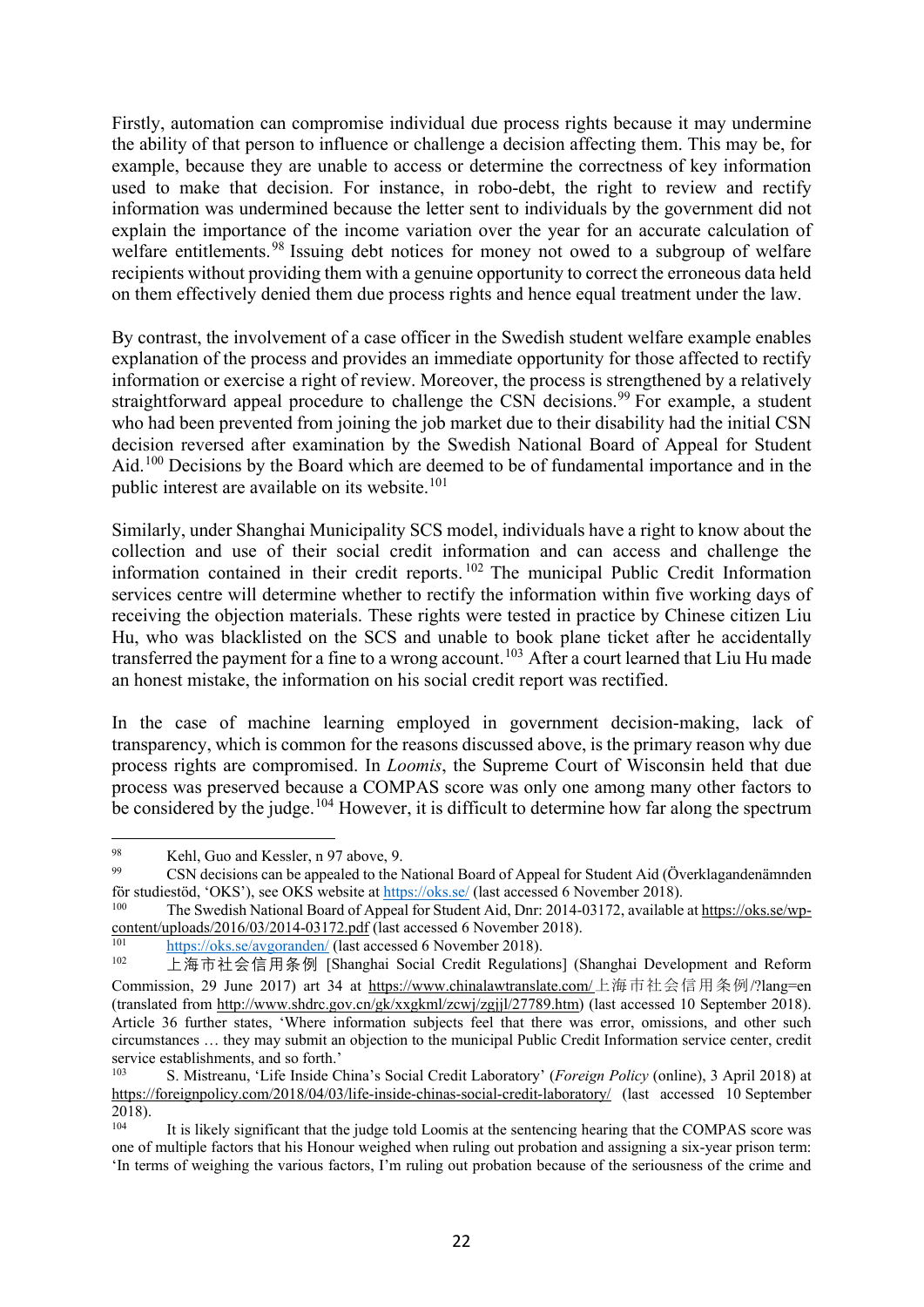of automation a judge's use of this system will lie: in particular, some judges may treat it as a minor input into the decision, while others may be afraid that overriding the 'objective' evidence of dangerousness based on other considerations would be subject to public, political or appellate critique. Thus, the extent to which an individual decision is based on the outputs of COMPAS is difficult to assess.<sup>[105](#page-22-0)</sup> Furthermore, there are reasons to believe that the score will have a greater influence than it deserves – the praise for such systems offered by institutions such as Conference of Chief Justices suggests the attraction of 'objectivity' has blinded many in the judiciary to the practical flaws of the software.

The Court in *Loomis* also added that the right to review and rectify was satisfied because the defendant had a degree of control over relevant input data: he could review the accuracy of public records and offer other data directly through completion of the COMPAS questionnaire. <sup>[106](#page-22-1)</sup> However, there is a difference between the ability to review and rectify separate pieces of information which are fed into the software and the ability to review how the score calculated. While the opportunity to input data may be an improvement on the Robodebt system, this argument ignores the fact that the rules applied by the COMPAS system are derived from historic data and that none of the data, the machine learning technique, or the derived rules have been made public. The process through which a score is obtained is thus difficult to challenge. Further, a defendant lacks an effective opportunity to challenge the idea that factors outside of his control (for example, the fact that his parents divorced when he was three, asked in the COMPAS questionnaire<sup>[107](#page-22-2)</sup>) influence the length of his sentence. Indeed, it would be impossible for a defendant to even know whether such a factor did influence his score, as the lack of transparency prevents a defendant from knowing the extent to which any given data (in public records or the questionnaire) has proved to be material. A defendant is therefore only given an opportunity to argue against a score in the absence of any real understanding of the basis for its calculation. Similar due process concerns because of lack of transparency also arise in parts of the SCS system.

Further challenges to equality before the law and due process safeguards can arise in some cases of automated decision-making due to what could be described as a 'reversal' of the burden of proof or lowering of 'evidence threshold'.<sup>[108](#page-22-3)</sup> For example, in the robo-debt case,

because your history, your history on supervision, and the risk assessment tools that have been utilised, suggest that you're extremely high risk to re-offend.': n [49](#page-10-10) above, 755.

<span id="page-22-0"></span>The Court simply added that while COMPAS cannot be determinative in sentencing decision, the risk scores can be considered a *relevant* factor in several circumstances, including: '(1) diverting low-risk prisonbound offenders to a non-prison alternative'; (2) assessing the public safety risk an offender poses and whether they can be safely and effectively supervised in the community rather than in prison; and (3) to inform decisions about the terms and conditions of probation and supervision, see *ibid* 767–772 (Bradley, J.), 772 (Rogennsack, C.J., concurring), 774 (Abrahamson, J., concurring).

<span id="page-22-2"></span><span id="page-22-1"></span> $^{106}$  *ibid* 765.<br><sup>107</sup> See n 96 above.

<span id="page-22-3"></span><sup>&</sup>lt;sup>108</sup> On the importance of burden of proof and 'evidence threshold' in the context of social welfare in the US, see L. Kaplow, 'Burden of Proof' (2012) 121 *Yale Law Journal* 738. For Australia, see, e.g, A. Gray, 'Constitutionally Protecting the Presumption of Innocence' (2012) 31(1) *University of Tasmania Law Review* 13. In the context of European Court of Human Rights, see M. Ambrus, 'The European Court of Human Rights and Standards of Proof: An Evidential Approach Toward the Margin of Appreciation' in L. Gruszczynski and W. Werner (eds), *[Deference in International Courts and Tribunals: Standard of Review and Margin of Appreciation](http://www.oxfordscholarship.com/view/10.1093/acprof:oso/9780198716945.001.0001/acprof-9780198716945)* (Oxford: Oxford University Press, 2014). On due process implications of shifting the burden of proof in the US legal context, see C.M.A. McCauliff, 'Burdens of Proof: Degrees of Belief, Quanta of Evidence, or Constitutional Guarantees' (1982) 35 *Vanderbilt Law Review* 1293; P. Petrou, 'Due Process Implications of Shifting the Burden of Proof in Forfeiture Proceedings Arising out of Illegal Drug Transactions' [1984] *Duke Law Journal* 822.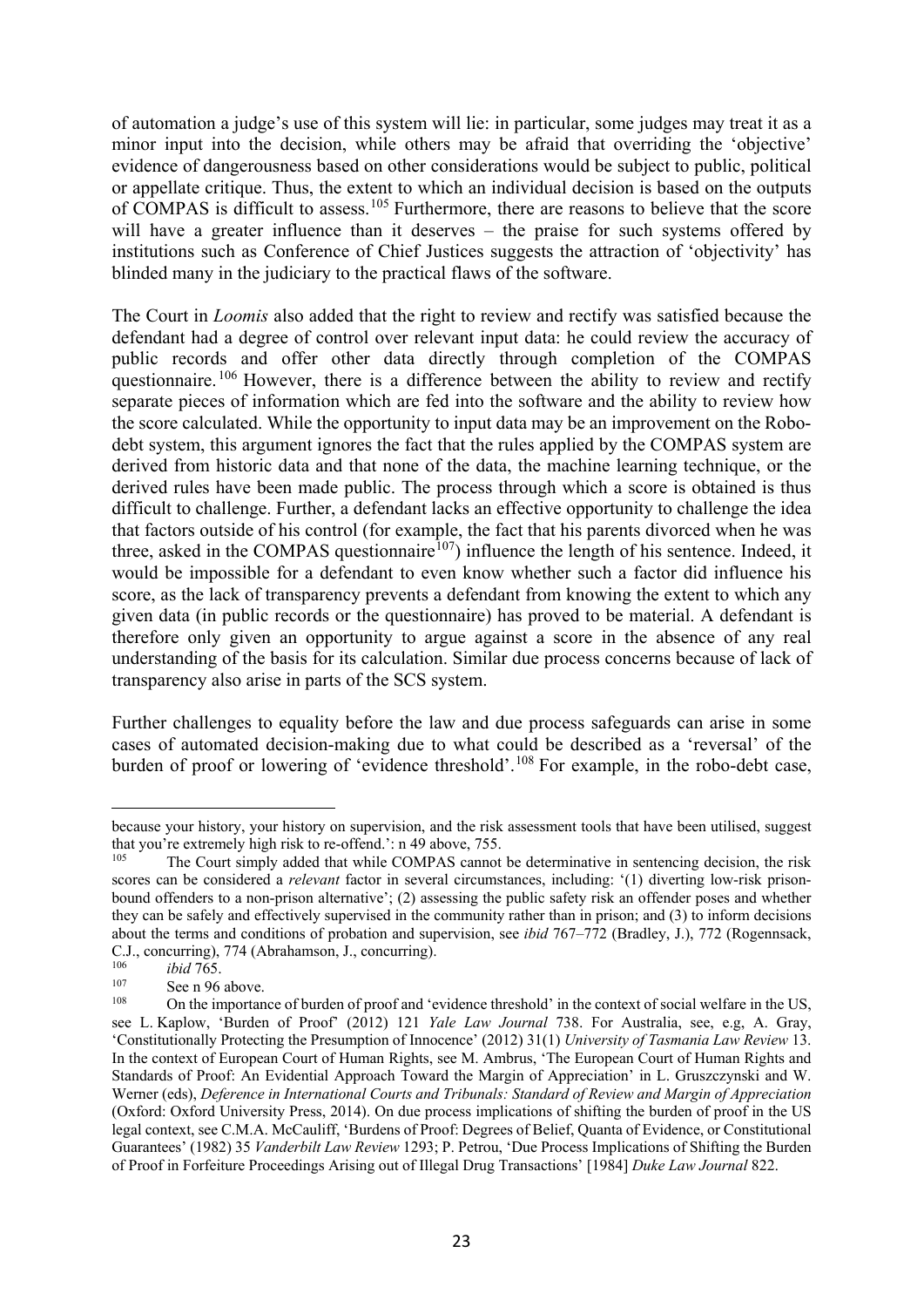debt notices were issued for money that was not in fact owed by some welfare recipients, and the fact-finding burden for debt that previously rested on the Department was reversed, arguably contrary to the enabling legislation.<sup>[109](#page-23-0)</sup> While debts issued under this automated decision-making process can be challenged, it has been argued that the government failed its responsibility to ensure that it has established the existence of the debt before initiating the  $claim.<sup>110</sup>$  $claim.<sup>110</sup>$  $claim.<sup>110</sup>$ 

Finally, the use of automated decision-making by the governments poses a further challenge to the idea that all individuals irrespective of their status must have equal access to rights in the law, and that in accessing these rights 'like cases be treated alike'. This includes the notion that government should not treat individuals differently due to their demographic group or an immutable trait.<sup>[111](#page-23-2)</sup> Automated decision-making systems, such as COMPAS and Sesame Credit can undermine this principle because they may: a) explicitly incorporate and rely on various static factors and/or immutable characteristics, such as socio-economic status, employment and education, postal codes, age or gender; or b) take such matters into account indirectly, for example by 'learning' the relevance of variables that correlate with these. For example, in *Loomis*, the defendant has argued that judge's consideration of the COMPAS score also violated his constitutional rights because COMPAS software used 'gendered assessments', <sup>[112](#page-23-3)</sup> and in in turn undermined his right to an individual sentence. As was mentioned in the previous section, the use of COMPAS and similar sentencing software, might permit judges to apply factors and characteristics that have long been considered inappropriate in the context of criminal sentencing.

The greatest challenge to equality before the law comes not from an explicit incorporation of inappropriate variables in the automated system, but from the fact that automation can infer rules from historical patterns and correlations. Even when variables, such as race, are not used in the learning process, a machine can still produce racially or otherwise biased assessments. As was mentioned earlier, a 2016 ProPublica investigation found that African Americans are more likely than whites to be given a false positive score by COMPAS risk assessment software, despite the (claimed) fact that race is not used as a variable.<sup>[113](#page-23-4)</sup> This unequal treatment before the law results because many other factors can correlate with race, including publicly available information, such as, e.g, Facebook 'likes' which are not excluded from the machine learning process.<sup>[114](#page-23-5)</sup> Further, the data from a pre-sentencing questionnaire (from which the COMPAS tool draws inferences) records the number of times and the first time a defendant has been 'stopped' by police. Given historical profiling practices of law enforcement in the United States, status as an African-American is likely to correlate with higher numbers and

<span id="page-23-6"></span><span id="page-23-0"></span> $109$  Hanks, n 46 above.

<span id="page-23-2"></span><span id="page-23-1"></span><sup>&</sup>lt;sup>110</sup> Carney, n 45 above.<br><sup>111</sup> People have particularly strongly objected to courts systematically imposing more severe sentences on defendants who are poor or uneducated or from a certain demographic group: see G. Kleck, 'Racial Discrimination in Criminal Sentencing: A Critical Evaluation of the Evidence with Additional Evidence on the Death Penalty' (1981) 46 *American Sociological Review* 783; L. Wacquant, 'The Penalisation of Poverty and the Rise of Neo-Liberalism' (2001) 9 *European Journal on Criminal Policy and Research* 401; C. Hsieh and M.D. Pugh, 'Poverty, Income Inequality, and Violent Crime: A Meta-Analysis of Recent Aggregate Data Studies' (1993) 18 *Criminal Justice Review* 182.

<span id="page-23-3"></span> $\frac{112}{113}$  *Loomis*, n [49](#page-10-10) above, 757.

<span id="page-23-4"></span><sup>&</sup>lt;sup>113</sup> Angwin et al, [n 52](#page-11-7) above.

<span id="page-23-5"></span>See especially M. Kosinski, D. Stillwell and T. Graepel, 'Private Traits and Attributes are Predictable from Digital Records of Human Behavior' (2013) 110 *Proceedings of the National Academy of Sciences of the United States of America* 5802 (finding that easily accessible digital records such as Facebook 'likes' can be used to automatically and accurately predict highly sensitive personal information, including sexuality and ethnicity).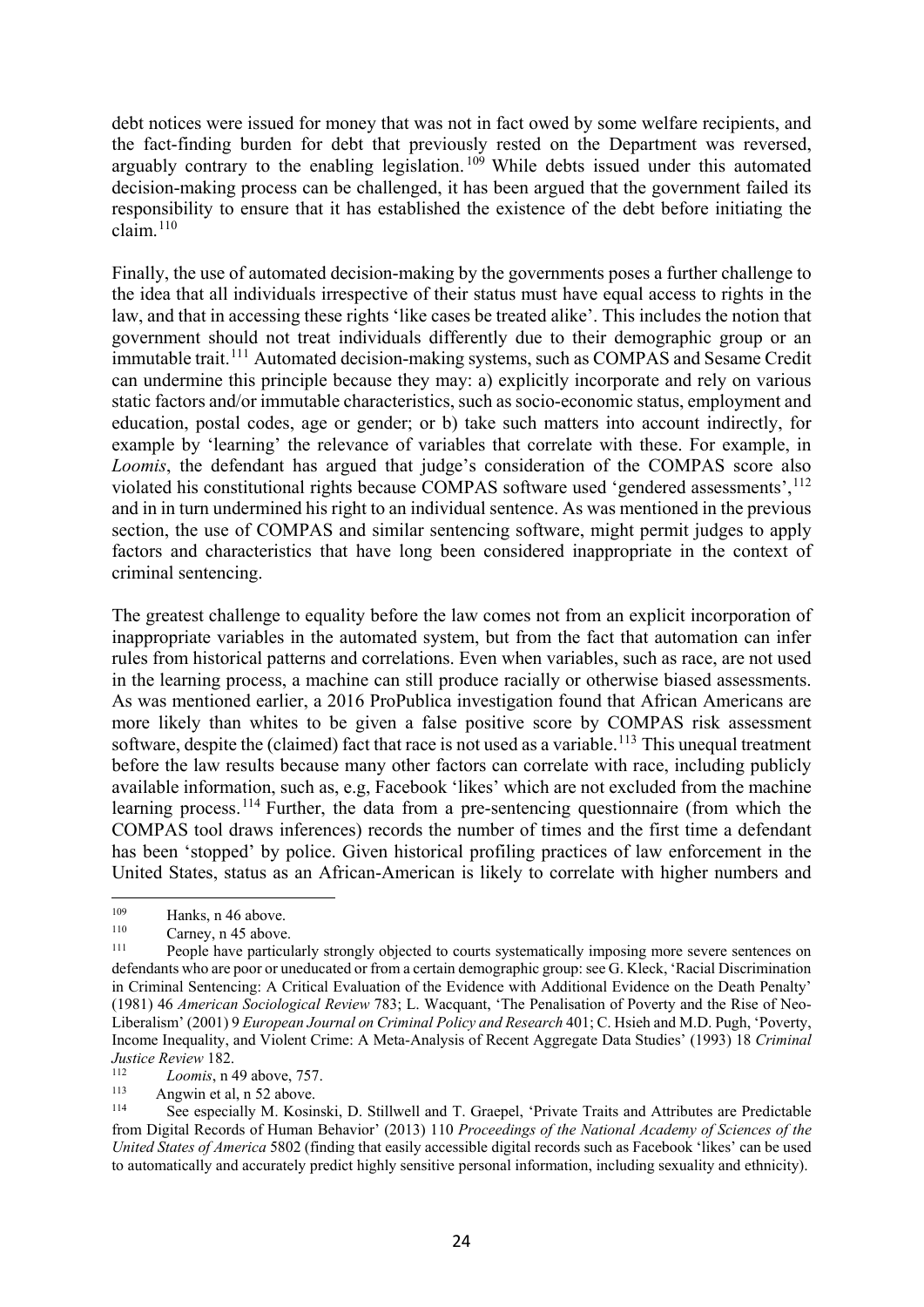earlier ages in response to this question.<sup>[115](#page-24-0)</sup> Racial differentiation is thus built into the data from which correlations are deduced and inferences drawn.

Unlike the risk assessment tool COMPAS, decisions in Swedish student welfare management system are made solely on factors that are legally relevant. The pre-programmed nature of the system ensures that those factors play a role in the decision *precisely* in the circumstances in which they are relevant. Decisions are made consistently with the law, with students treated equally under that law. In Chinese SCS, diversity of implementation means that equality before the law is affected differently. For example, decisions in the Rongcheng City model of the SCS system are made solely with reference to clearly defined categories of behaviour which leads to either a point deduction or addition – there is no room to consider any other factors in the pre-programmed system. In contrast, however, the Sesame Credit system in the SCS relies on variables that are irrelevant from a rule of law perspective, such as the rankings of an individual's social network contacts, which could lead to differential treatment in effect based on social status, sex or ethnic origin.<sup>[116](#page-24-1)</sup>

As our examples demonstrate, in understanding the benefits and challenges of automating government decisions, it is crucial to consider both the context of the decision and the type of system deployed. A system with pre-programmed rules can ensure that decisions are made based on factors recognised as legally relevant and hence avoid or minimise the risk of corruption or favouritism by officials. However, procedural rights and opportunities to check and rectify data on which the decision relies are crucial, as is ensuring that the logic of the system accurately reflects the law. As our case studies demonstrate, the challenges posed by systems based on rules inferred from data are different. Here, the role of humans is limited to setting parameters, selecting data (possibly biased due to flawed human collection practices), and deciding which variables to use as a basis for analysis. Unless the humans involved in these processes have a deep understanding of the legal context in which a decision is made, systems may fail in practice to meet the standard of equality before the law. The COMPAS system is an example of software that does not meet the needs of a fair criminal justice process – lack of transparency in a tool that relies on a large set of often legally irrelevant inputs prevents a defendant from having sufficient opportunity to participate in the court's findings on dangerousness, which is crucial component of the ultimate decision. The fact that the tool has more 'false positives' in the African-American community than among white people is further evidence that humans are exercising insufficient control over the machine learning process to ensure that it operates appropriately.

This does not imply that systems that rely on rules derived from data, including those deploying machine learning techniques, can never be used in government decision-making in ways that do comply with equality before the law. Machine learning can be used in the development of high-level policies, from traffic flow management to modelling interventions in the economy. Even at the level of decisions affecting individuals, machine learning is sometimes consistent with or even of benefit to equality before the law. Facial recognition, if designed to recognise the faces of diverse individuals accurately, could be used to identify individuals where that is an aspect of the system, and if programmed correctly may even overcome conscious and unconscious bias on the part of humans. While concerns about privacy and surveillance may

<span id="page-24-0"></span> <sup>115</sup> C. O'Neil, *Weapons of Math Destruction: How Big Data Increases Inequality and Threatens Democracy* (New York: Broadway Books, 2016) 25–26 ('So if early "involvement" with the police signals recidivism, poor people and racial minorities look far riskier.')

<span id="page-24-1"></span>See Kosinski et al, n [114](#page-23-6) above.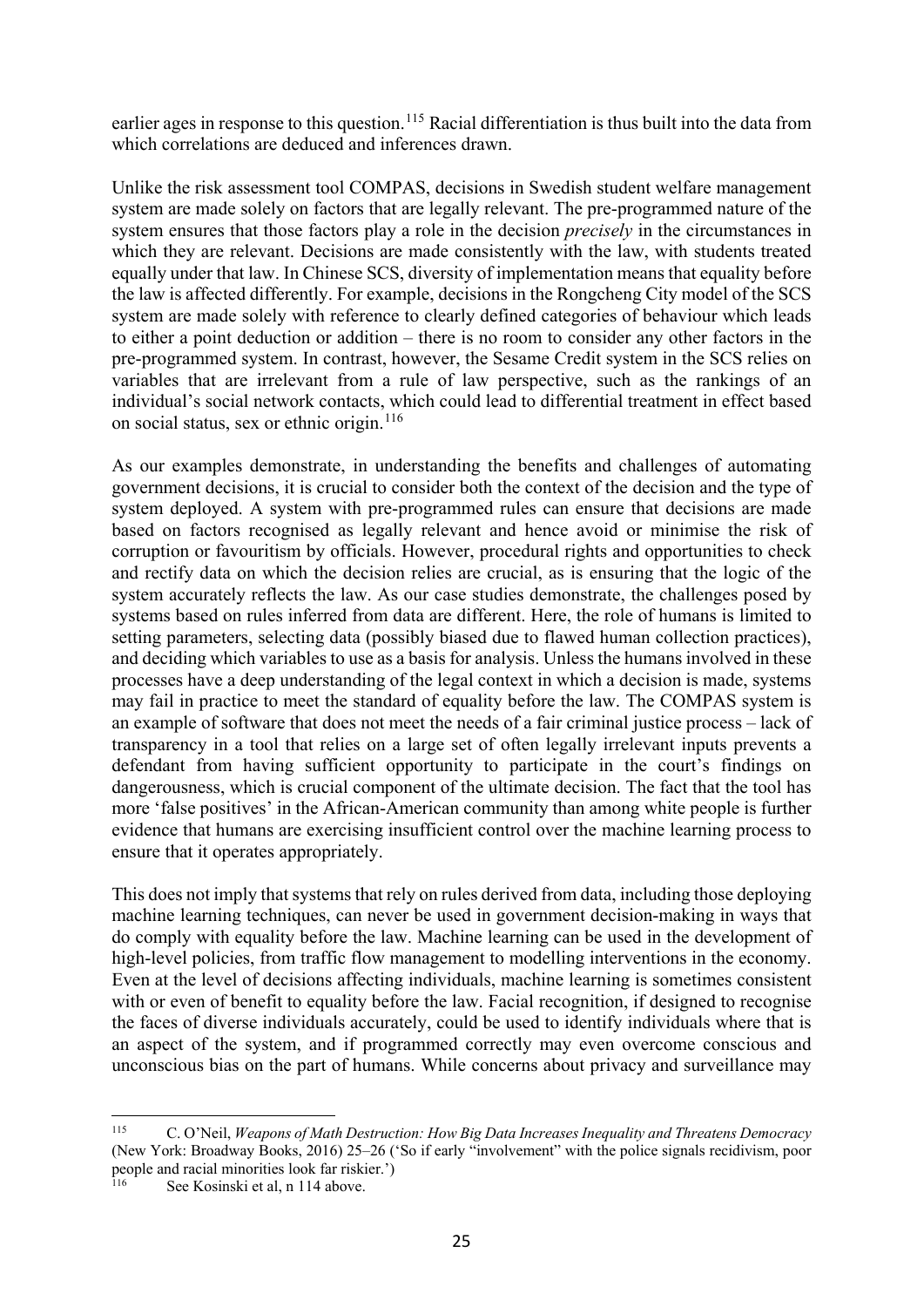counter its benefits, the use of machine learning in such a system can improve equality before the law by reducing arbitrariness.

# **CONCLUSION**

Automation can improve government decision-making. The benefits include cost savings and greater speed, as well as a capacity to enhance the rule of law. Properly designed, implemented and supervised automation, whether in the form of systems applying pre-programmed rules, systems that learn rules from historic data, or combinations of these, can help government decision-making better reflect the values of transparency and accountability, predictability and consistency and equality before the law*.*

What is apparent, though, is that three of the four studies of automation considered in this article fail to live up to this ideal. In some cases, such as robo-debt, this failure results from poor design and implementation of the automated system. Indeed, one consistent theme is that human choices, and often error, at the design and implementation stage of automation can cause a system to fail to meet rule of law standards. A contrast is the Swedish student welfare system, which involves high levels of automation, but does not raise the same concerns. The Swedish model, which puts a strong emphasis on compliance with national legislation, officers' ethical codes, and publicity of the rules, demonstrates how a carefully designed system integrating automation with human responsibility can realise many benefits, while remaining sensitive to the values expressed in the rule of law.

It would nonetheless be a mistake to suggest that effective human design and implementation can ensure a particular automation technique will enhance or at least meet the minimum standards of the rule of law. It is clear from our study that even with active human engagement some forms of technology raise intractable problems. This may be because the form of automation is inappropriate for its context. For example, machine learning offers many benefits, but some techniques or software products come at the price of transparency, and so accountability. This may be tolerable in particular circumstances, such as in the distribution of low-level welfare benefits (with appeal mechanisms), assisting with tasks such as optimising the traffic flow in a city, or conducting facial recognition for identification purposes. In such cases, testing and evaluation of accuracy and disparate impact may be sufficient from the rule of law perspective.

On the other hand, machine learning that cannot be rendered transparent and comprehensible may not be appropriate where it is used to make decisions that have greater effects upon the lives and liberty of individuals. It can also be inappropriate where a machine learning system may be influenced by criteria that ought not to be relevant, such as a person's race or even variables that have not traditionally been used to discriminate, such as the credit rating of one's friends. Such problems are exacerbated, as in the case of COMPAS, when the system operates according to undisclosed, proprietary algorithms. These problems would be compounded if COMPAS were used not only to assist judges, but to replace them.

From the perspective of the rule of law, these problems may become more acute over time. As technology develops, and machine learning becomes more sophisticated, forms of automation used by government may increasingly become intelligible only to those with the highest level of technical expertise. The result may be government decision-making operating according to systems that are so complex that they are beyond the understanding of those affected by such decisions. This raises further questions about the capacity of voters in democratic systems to